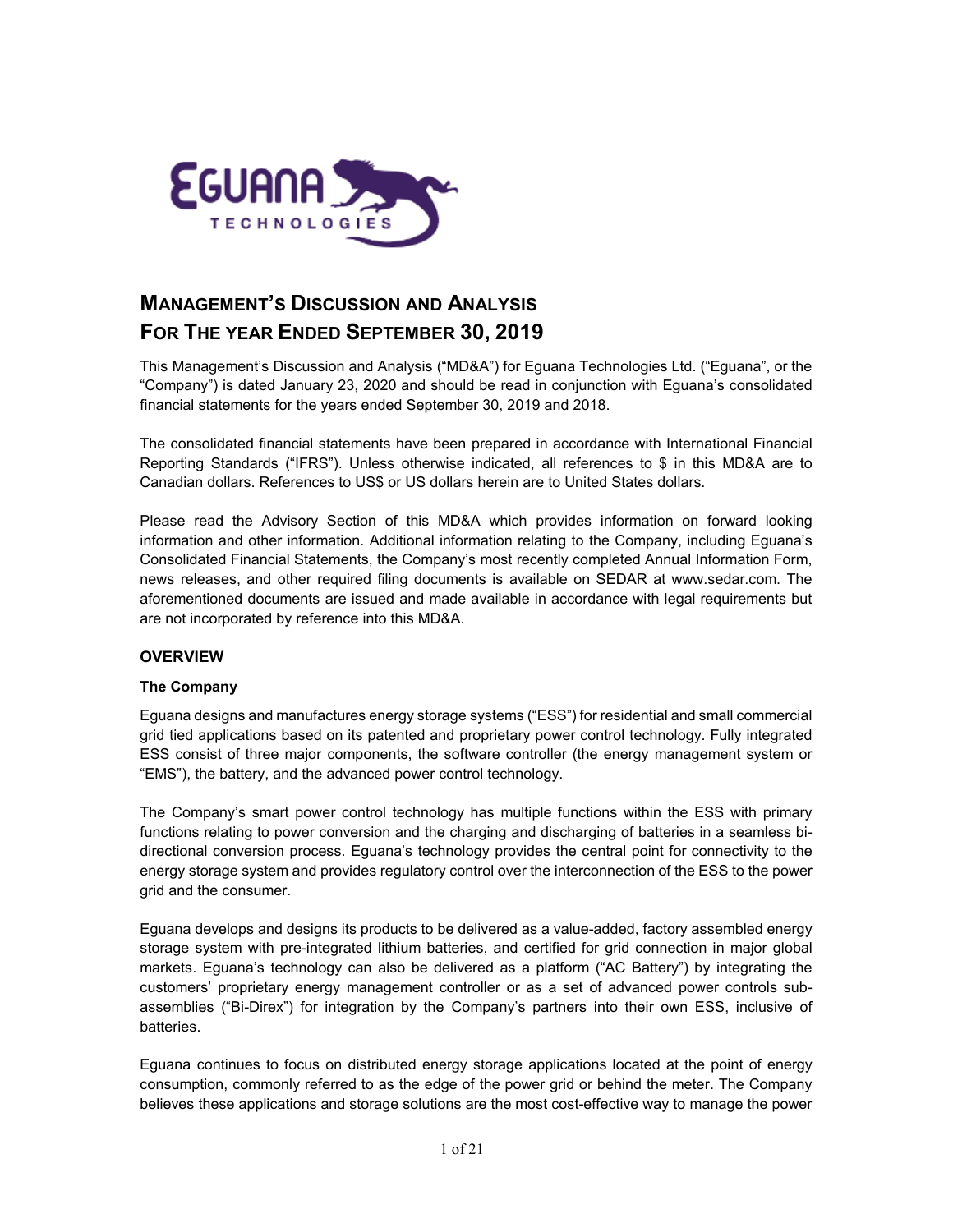grid while delivering multiple value streams to key stakeholders including the consumer, the electricity retailer, the distribution utility, and the system operator.

Eguana management maintains the opinion that distributed energy storage, as a result of the stackable value streams, will continue to show significant growth potential in the global renewable energy marketplace. Eguana's product lines have been standardized, globally patented, and commercially certified for distribution in major markets throughout the world.

Intellectual property relating to Eguana's advanced power controls are one of the Company's core assets including 16 patents and pending patents globally. At the system level, Eguana maintains competitive advantage through its software-driven open controls architecture, its core technology efficiency advantage, and its energy storage integration capabilities. At the system installer and consumer level, the Company has developed and built in a range of features to enhance the consumer experience including expandable storage capacity, simplified system installation, remote commission and diagnostic capability, and remote battery recovery capability.

# **The Market**

The market for distributed residential energy storage continues to be driven by two primary factors, selfgenerated energy consumption (consumer) and the need to smooth-out increasing renewable energy generation on local and national electric power grids (infrastructure).

At a macro level, decreasing battery costs and advancement in battery technology remain the significant drivers for increasing adoption rates of residential and small commercial energy storage solutions in all markets. Integrated energy storage has now become an economical proposition driving homeowners to utilize and consume self-generated electricity, and advanced power control and communication networks are enabling virtual power plants ("VPP") and grid services and efficiency. Once deployed, energy storage can provide a wide range of services to the utility, as well as the electricity market, improving its return on investment by stacking both revenue and cost savings streams. Aggregating fleets of distributed energy storage can enable deployed systems to deliver low cost grid services at the same time as delivering electricity cost savings to the consumer.

Management maintains that long-term energy storage markets will be characterized by fleets of distributed storage systems that are aggregated and controlled by system operators to deliver grid services including voltage and frequency regulation, spinning reserve, and time shifting. From the consumer perspective, residential and small commercial hosts will benefit from electricity savings, reduced cost volatility, backup power, and additional forms of compensation from the aggregator or fleet owner by participation in VPP's (allowing the operator access to the host system from time to time to deliver grid services).

Host applications define product configurations and bill savings opportunities, and are generally categorized into the two following segments:

#### *Residential solar + storage*

The evolution of the original value proposition of rooftop solar photovoltaic ("PV") systems is to combine self-generation with cost effective and efficient energy storage. High feed-in tariffs and net metering (where the power grid is essentially used as a battery) originally encouraged consumers to export excess generation to the grid, however in maturing markets feed-in tariffs have been declining and changes to net metering policies are driving homeowners to store excess generation during the day and use it at night. This, combined with the ability to arbitrage time of use ("TOU") rates and to provide backup power during grid outages, has become the economic value proposition for residential consumers.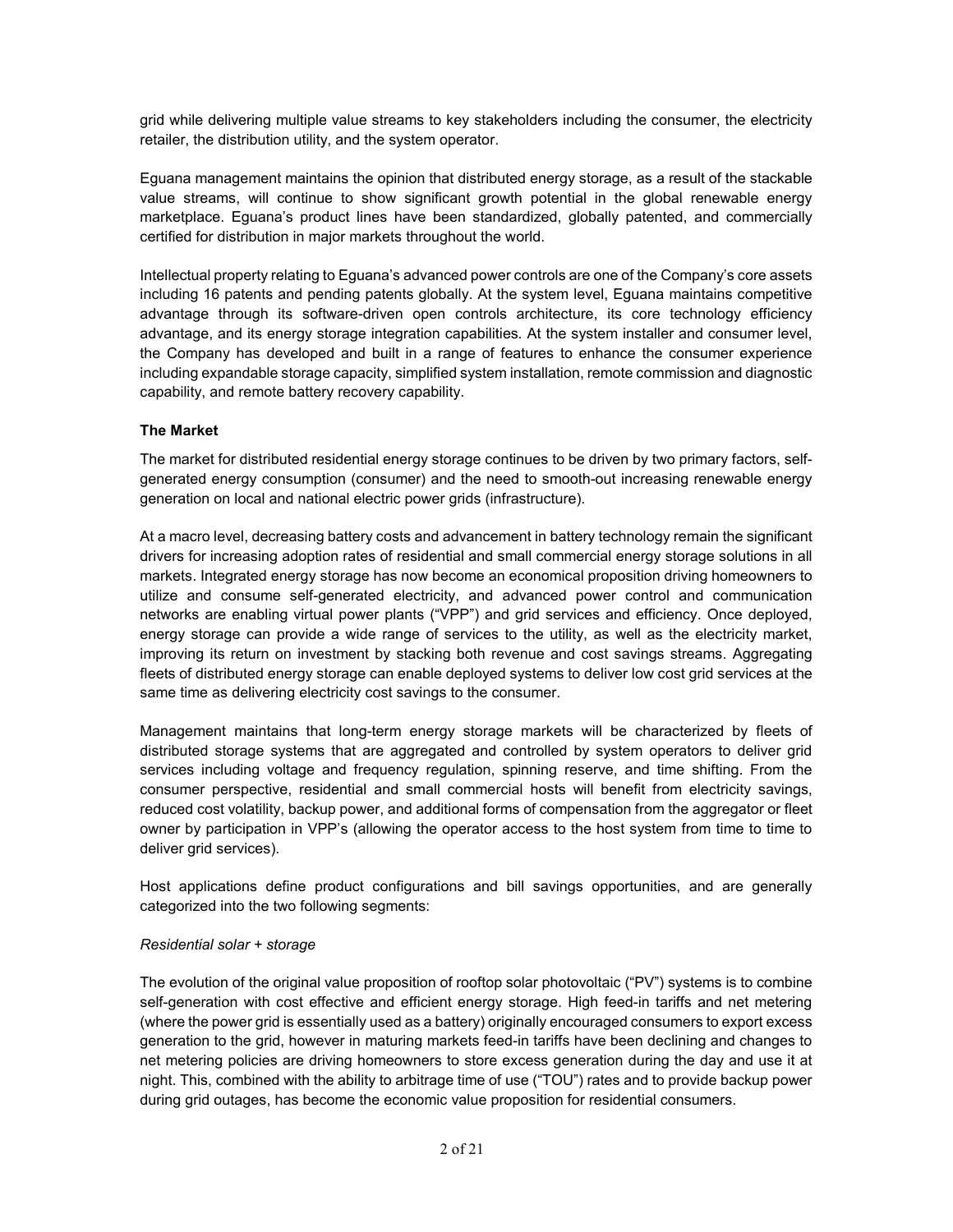#### *Demand charge savings for commercial buildings*

In many jurisdictions, rate structures for commercial buildings include demand charges, in addition to the energy charges and fixed charges that are typical of residential rate structures. Demand charges are based on the "peak" power draw recorded during the previous billing period or over the previous year. Demand charges typically account for over 60% of a commercial building power bill, therefore the ability to manage and reduce "peak" power can deliver significant value to the building owner. In certain jurisdictions, demand charge reductions alone result in a payback of less than three years on a commercial storage system. The return on investment calculation can be quite complex and sensitive to actual operating conditions and results, which has led to the early market being primarily served by third party ownership with a "shared savings" model, rather than by selling products directly to hosts. However, early commercial installations have proven out the financial savings models, and a market is emerging for smaller solutions to be purchased by commercial building owners and operators. Management believes that a smaller upfront capital investment is easier to absorb and with fast simple deployment it is the next investment opportunity to reduce energy costs once the building has been outfitted with efficient lighting, HVAC, or solar power.

# **Regions**

Each of the above market segments appears to varying degrees in each region in which Eguana operates. Specific drivers in each regional market are described in more detail below.

# *United States*

The US market continues to show the highest long-term growth potential due to its overall size and the range of innovative, regulatory and financing models currently being developed. However, residential energy storage growth within the US has been limited thus far to a handful of progressive states, with California and Hawaii continuing to lead the way. Currently, each state has its own particular "behind the meter" economic drivers. As new regulations, rate structures, and financial products come into play, the US market is expected to rapidly expand to become the largest global opportunity for distributed energy storage.

#### *Australia*

Australian market growth was slow versus industry expectation in 2019. Although grassroots demand continues to increase for energy storage based on backup power and the expiration of feed-in-tariffs, the Home Battery Scheme failed to meet market expectations due to government missteps in its rollout of the scheme and a host of the VPP programs that it was meant to support did not get off the ground. Management believes these issues will be resolved in 2020 through a revamped program, the introduction of TOU rates, and the introduction of new VPP options.

# *Europe*

The European market is currently the world's largest market for distributed energy storage and is focused primarily on residential self-consumption applications. Historically, Europe has been dominated by Germany's national market, following Germany's leadership in rooftop solar photovoltaic ("PV") installations. The German energy storage market continues to follow the PV trajectory and is now spreading to other European countries including the United Kingdom, France and Italy.

#### **Eguana's Strategy**

Eguana's mission is to become a global leader in residential and small commercial grid tied energy storage systems. In 2019, the Company secured its position in each key market by building out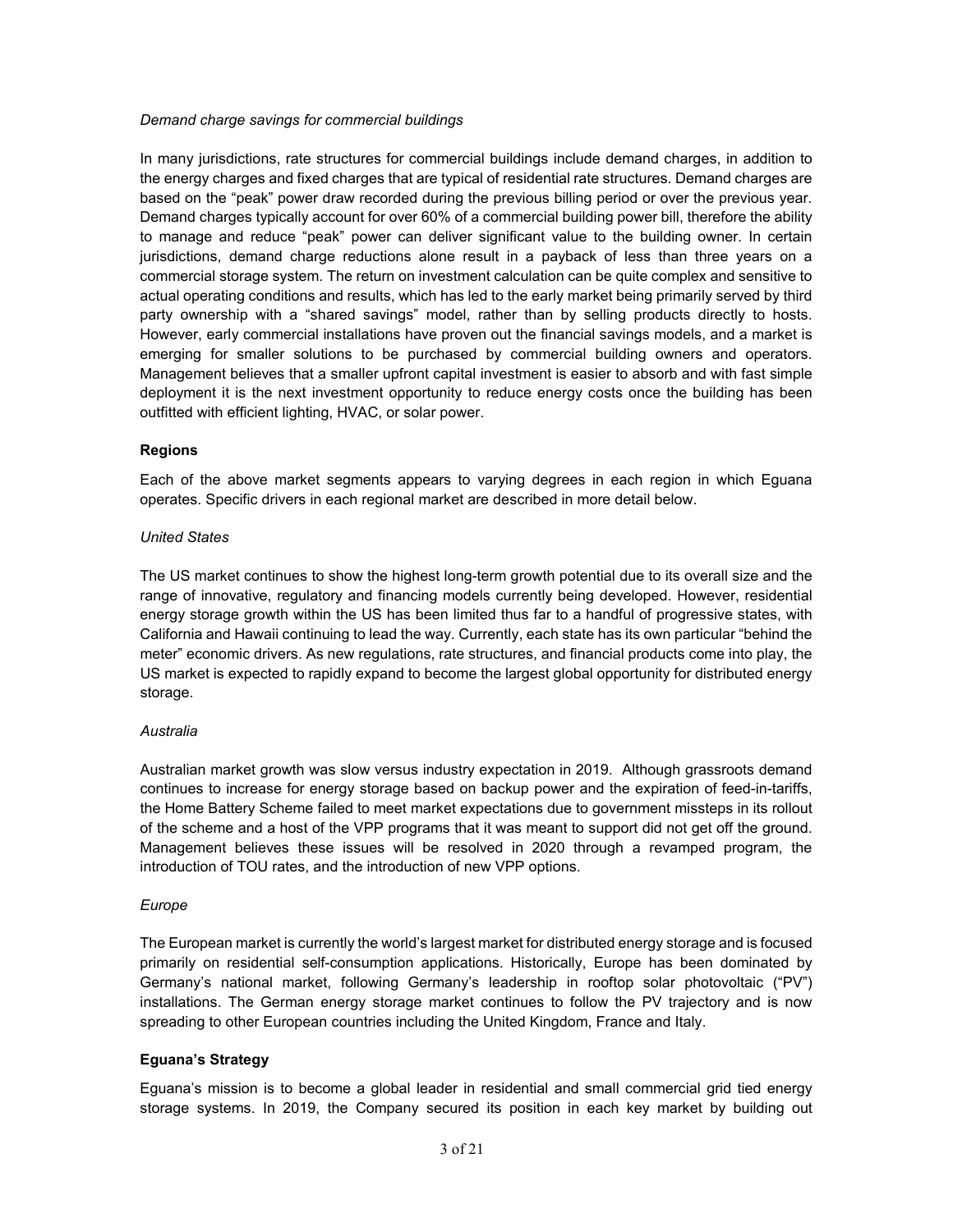distribution channels, sales and support personnel on the ground. This investment led to a growing list of Eguana trained dealers supported by key distribution partners in each region.

Strategically in 2020, the Company will focus on growing its market share in the key markets with fullyintegrated, factory assembled, software driven energy storage solutions. Key features including flexible capacity, simple installation, remote diagnostic and update capabilities, and remote battery recovery will continue to differentiate Eguana's product offerings. The Company believes this approach, with developed channels in multiple markets, will help diversify against regulatory and market risks typically associated with emerging renewable energy market segments.

In the United States, volumes with Eguana's long-standing partner Hawaii Energy Connection, the leading solar installer in the state, grew as changing state regulations resulted in the decline of competitive solar leasing models. Some of the regulatory changes limit the consumer's ability to deliver power to the grid, which forces PV system curtailment (slowing or stopping PV generation). This change puts a variable in the leasing model's return on investment calculations as a result of the power generation uncertainty. Eguana's flexible, intelligent system has been designed to size systems to match consumer load profiles, reducing any need for curtailment, delivering maximum value to the homeowners. Eguana expects to see further segmentation of third party ownership (TPO) models as the storage market expands across the United States, and the Investment Tax Credit (ITC) ramps down. TPO's will continue to be a significant factor in the growth of the overall market, however investors in these funds will become more sophisticated and engaged than the passive tax-equity investors that were attracted to early rooftop solar leasing models. Eguana will continue cultivating its brand and reputation for high performance and system reliability for these investors.

Beyond Hawaii, Eguana sees its biggest near-term growth opportunity through its partnership with CED Greentech, beginning with its focus in California. The Evolve has already been introduced by 8 CED Greentech branches across the USA, primarily in California. Onboarding of additional branches continues and, based on dealer feedback in Southern California with respect to Evolve's easy installation process and reliability, management expects to see continued dealer growth. The visceral impact of Public Safety Power Shutdowns by utilities in California through the wildfire season of late 2019 has heightened interest in energy storage beyond the western states. Focused distributors such as CED Greentech, which has national reach, has keyed in on finding a reliable supply of product they can offer to their networks. Eguana is well positioned to meet this need for an increasing number of CED branches.

In Europe, Eguana is supporting the multi-country rollout of the Q.Home+ energy storage system with partner Hanwha Q Cells. The Q.Home+ product has been certified for the United Kingdom and Ireland, the Scandinavian countries, and France as part of the expansion. Sales and installation training will continue as sales orders transition to monthly deliveries. With the completion of the Enduro contract manufacturing in Italy, the Company is now in a position to meet the growing product demand throughout Europe.

In Australia, Eguana remains focused on the South Australian market and VPP opportunities in that State. Despite initial challenges with the Home Battery Scheme, Eguana has been successful in establishing a growing dealer network within the State, most of whom have been approved installers under the Simply Energy VPP program. The Company will continue building its dealer base in other states through its partnership with distributor AC Solar Warehouse who provides national coverage.

Fiscal 2020 operational objectives will be focused on transitioning the Evolve and Elevate product lines to contract manufacturing and improving margins through supply chain activities. Currently, the Enduro has been transitioned with the major Evolve and Elevate sub-assemblies transitioning in the first half of fiscal 2020. Eguana will continue final product assembly in Australia and North America. The additional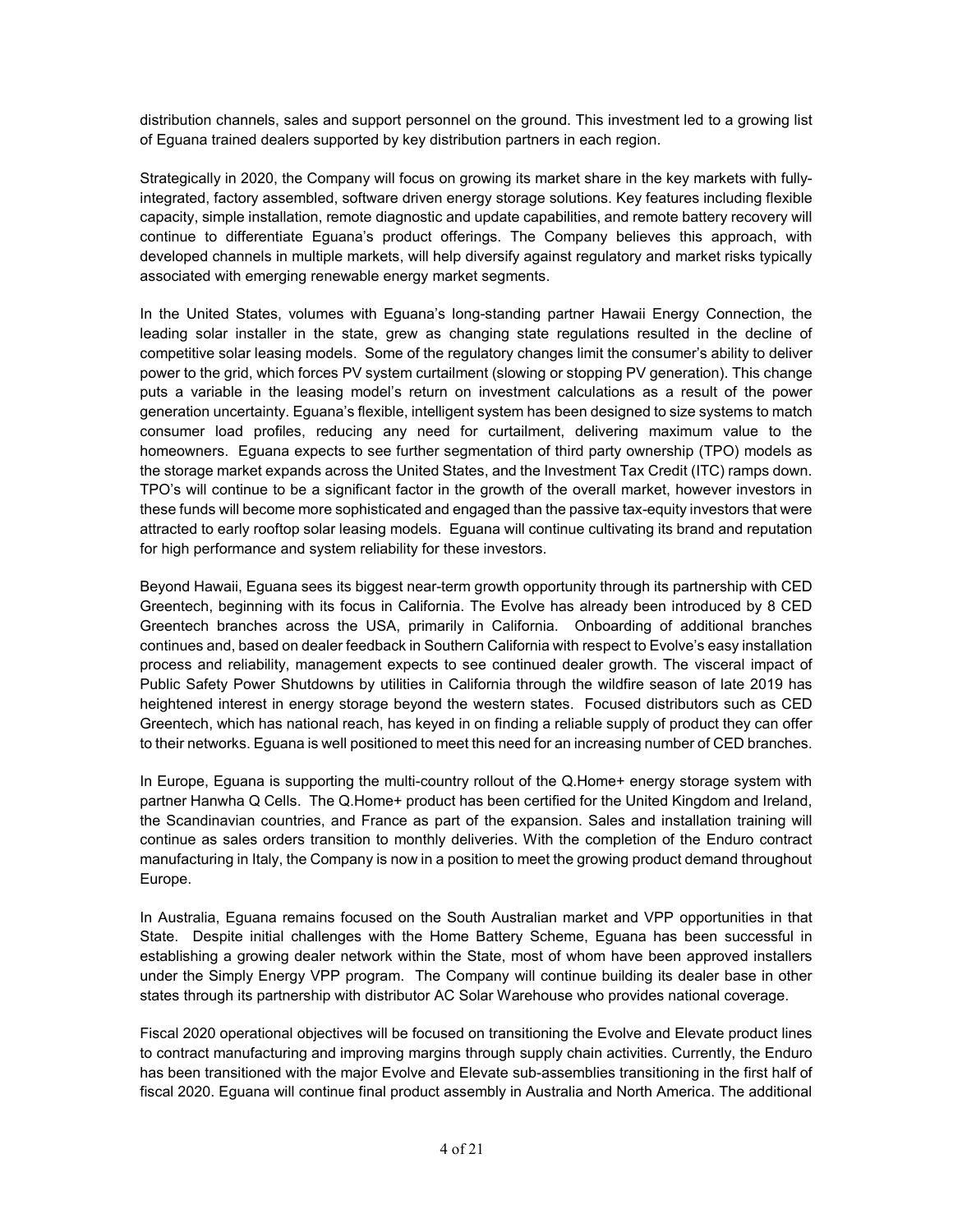shift to the contract manufacturer, which includes having the contractor purchase components on our behalf, will reduce working capital requirements as the Company continues to grow. Additional synergies will be found through supply chain and logistics, improving inventory turn times, manufacturing efficiencies, and the ability to rapidly expand manufacturing capacity.

Eguana is dedicated to providing world class people, products, and technology in the global marketplace. As such, the Company will continue to drive to excellence within its culture, responsibility, accountability, and awareness. Through 2020 Eguana will continue to grow its team, in each region, delivering best in class products and customer experience.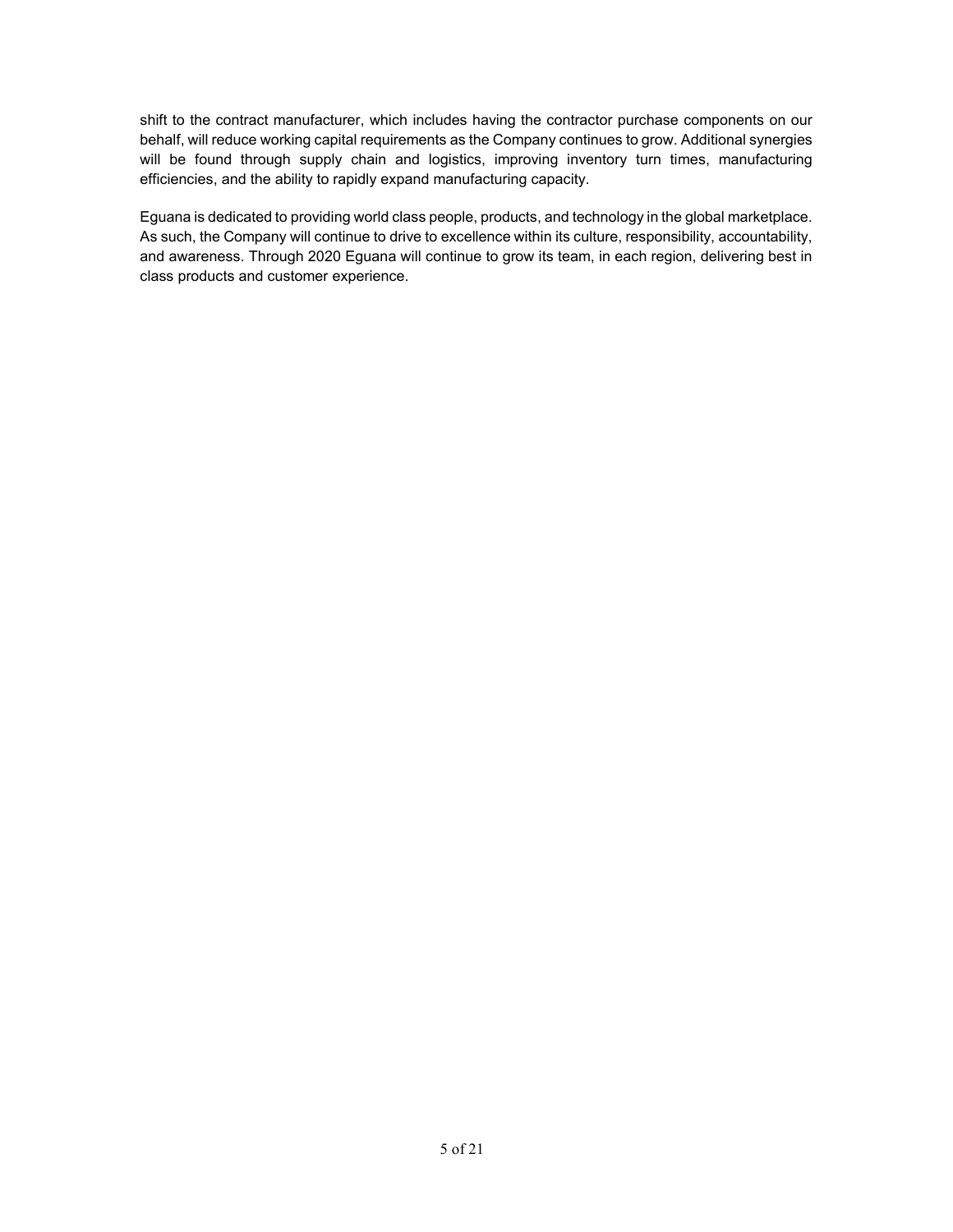# **SELECT ANNUAL INFORMATION**

|                                         | 2019          | 2018        | 2017        |
|-----------------------------------------|---------------|-------------|-------------|
| Sales and engineering services          | 3,427,949     | 3,897,238   | 853,910     |
| Net loss                                | (9, 140, 640) | (4,786,418) | (4,502,777) |
| Basic and diluted loss per share        | (0.04)        | (0.02)      | (0.02)      |
| Total assets                            | 4,147,126     | 3,529,937   | 3,931,944   |
| Total non-current financial liabilities | 8,377,529     | 2,911,089   | 583,969     |
| Distributions or cash dividends         | <b>Nil</b>    | Nil         | Nil         |
|                                         |               |             |             |

#### **Revenue**

The Company's revenue is derived from the sale of energy storage systems. The systems come in multiple size configurations to meet individual customer and regional requirements and are branded as the Evolve, the Enduro, and the Elevate. Each system maintains approximately 90% bill of material consistency through the electronics topology, which is where many of the Company's proprietary patents reside. Each system is capable of performing customer and grid related services including solar selfconsumption and back-up power functionality along with a suite of grid services including frequency and voltage control, and VPP's. The Company's customer base is addressed primarily through global distributors and large installers, who in turn market and sell systems to their customer base. Through a series of online and in person training programs, Eguana ensures that its customers are appropriately educated and trained on product features and installation best practices prior to sales, as all installation, maintenance and subscriptions are the responsibility of the distributor or installer.

Revenue from ESS sales increased from \$2,836,281 in 2018 to \$3,427,949 in 2019. The decrease in total revenue (Sales + Engineering Services) in 2019 is due to a non-recurring termination fee included in overall revenue in 2018 in the amount of \$1,060,957 from Mercedes Benz Energy ("MBE").

The increase in revenue from 2017 to 2018 is due to an increase in revenue from energy storage system sales from \$560,272 in 2017 to \$2,836,281 as well as the aforementioned termination fee of \$1,060,957.

#### **Net Loss**

The increase in net loss in 2019 is primarily attributable to higher selling and marketing expenses associated with the upfront costs for facilities expansion in Australia and Germany, along with the increased personnel in sales and technical sales to support building out the distribution channels, partner training, and order growth. Additionally, 2018 included a one-time revenue of \$1,060,957 from the termination of a sales contract which did not exist in 2019. Higher financing costs due to the addition of Senior debt, preferred share financing, and two tranches of convertible debentures made up the balance of the difference.

The slight increase in net loss in 2018 is primarily attributable to higher selling and marketing expenses and financing costs partially offset by a higher positive gross margin and a reduction in bad debt expenses as compared to 2017.

#### **Total Assets**

The increase in assets in 2019 is primarily due to the increased buildup of inventory to fulfill customer orders into fiscal 2020 as well as increases in receivables due to higher revenue associated with sales of energy storage systems.

The decrease in assets in 2018 is primarily due to the loss incurred in the year which is partially offset by financings during 2018 as compared to 2017.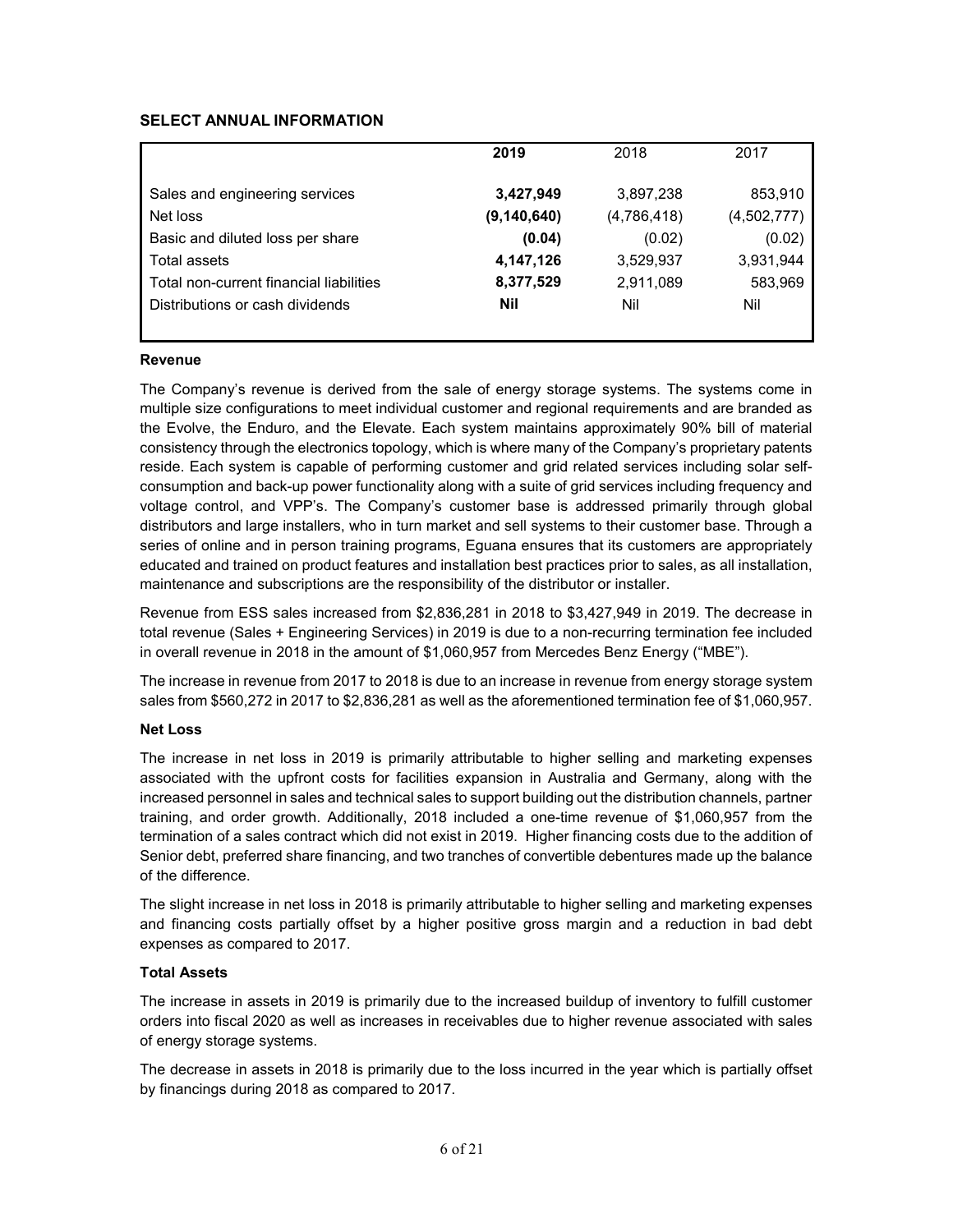# **Total Non-Current Liabilities**

The increase in total non-current liabilities in 2019 is primarily due to the issuance of preferred shares and convertible debenture financings.

The increase in total non-current liabilities in 2018 is primarily due to the issuance of long-term debt in the year, partially offset by the repayment of debentures as compared to 2017.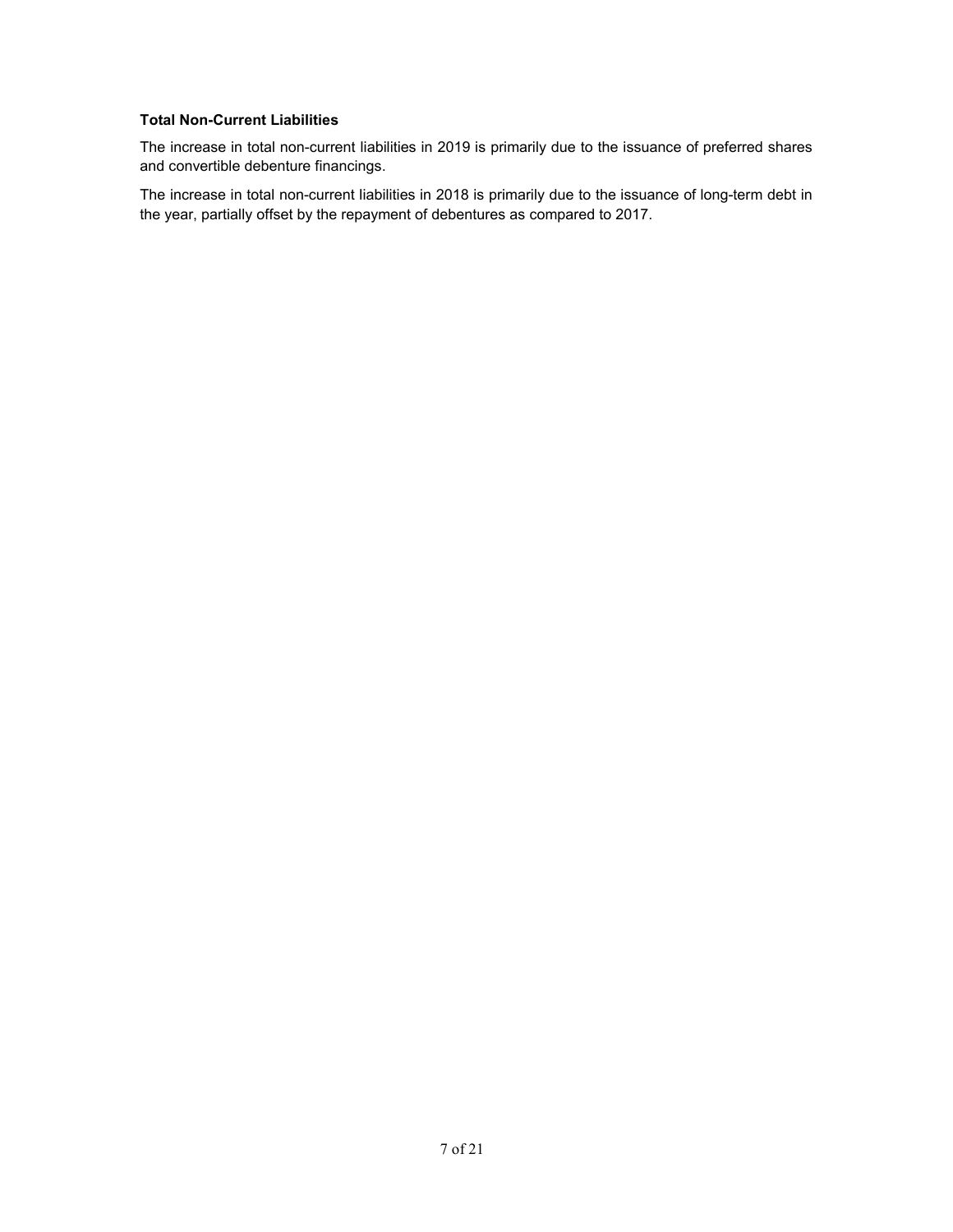# **2019 OPERATING RESULTS**

The following table sets forth a summary of the results of operations for the three months and years ended September 30, 2019 and 2018.

|                                  | Q4 2019     | Q4 2018     | 2019          | 2018        |
|----------------------------------|-------------|-------------|---------------|-------------|
| Sales and engineering services   | 825,492     | 119,069     | 3,427,949     | 3,897,238   |
| Cost of goods sold               | 855,629     | 140,744     | 3,353,432     | 2,702,375   |
| Gross margin                     | (30, 137)   | (21, 675)   | 74,517        | 1,194,863   |
| Expenses                         |             |             |               |             |
| General and administrative       | 748,102     | 603,242     | 2,698,140     | 2,177,580   |
| Selling and marketing            | 805,756     | 360,049     | 2,975,168     | 1,303,752   |
| Product research and development | 298,857     | 340,112     | 1,149,588     | 1,214,289   |
| Operations                       | 200,000     | 111,268     | 779,642       | 556,949     |
|                                  | 2,052,715   | 1,414,671   | 7,602,538     | 5,252,570   |
| Loss before undernoted items     | (2,082,852) | (1,436,346) | (7,528,021)   | (4,057,707) |
| Financing costs                  | (547, 823)  | (202, 271)  | (1,617,011)   | (729, 079)  |
| Other income                     | 1,150       | 48          | 4,392         | 368         |
| <b>Net loss</b>                  | (2,629,525) | (1,638,569) | (9, 140, 640) | (4,786,418) |
|                                  |             |             |               |             |

#### **Twelve Months ended September 30, 2019 and 2018**

#### *Sales and engineering services*

Sales derived from energy storage systems increased 20.9% to \$3,427,949 in fiscal 2019 in comparison to \$2,836,281 in 2018, however combined sales and engineering services revenue decreased 12.0% for the year ending September 30, 2019 as compared to 2018 as a result of a one-time termination fee from contract negotiations with MBE during the year ending September 30, 2018. The net result of the negotiation resulted in revenue of \$1,060,957, MBE endorsement of Eguana as a preferred energy storage solution, and a transfer of their global energy storage system sales pipeline. There was no similar engineering revenue in 2019.

The Company does expect to continue to see quarterly fluctuations in revenues generated from the Company's various markets, sales regions and sales channels due to variability associated with the timing of customer purchase decisions.

#### *Gross margin*

Gross margins were \$74,517, or 2.2%, for the year ended September 30, 2019. This was entirely related to product sales margins, whereas \$348,137, or 12.3%, of the 2018 margin related to product sales and \$846,726, or 79.8%, related to the termination of the MBE contract.

Energy storage system gross margins were negatively impacted due to additional costs associated with expediting materials as a result of a global battery module delay, and the decision to expedite fourth quarter material deliveries to shorten lead times as a result of increased sales orders, primarily in Hawaii. Additionally, gross margin was impacted by a mix change with the addition of European shipments of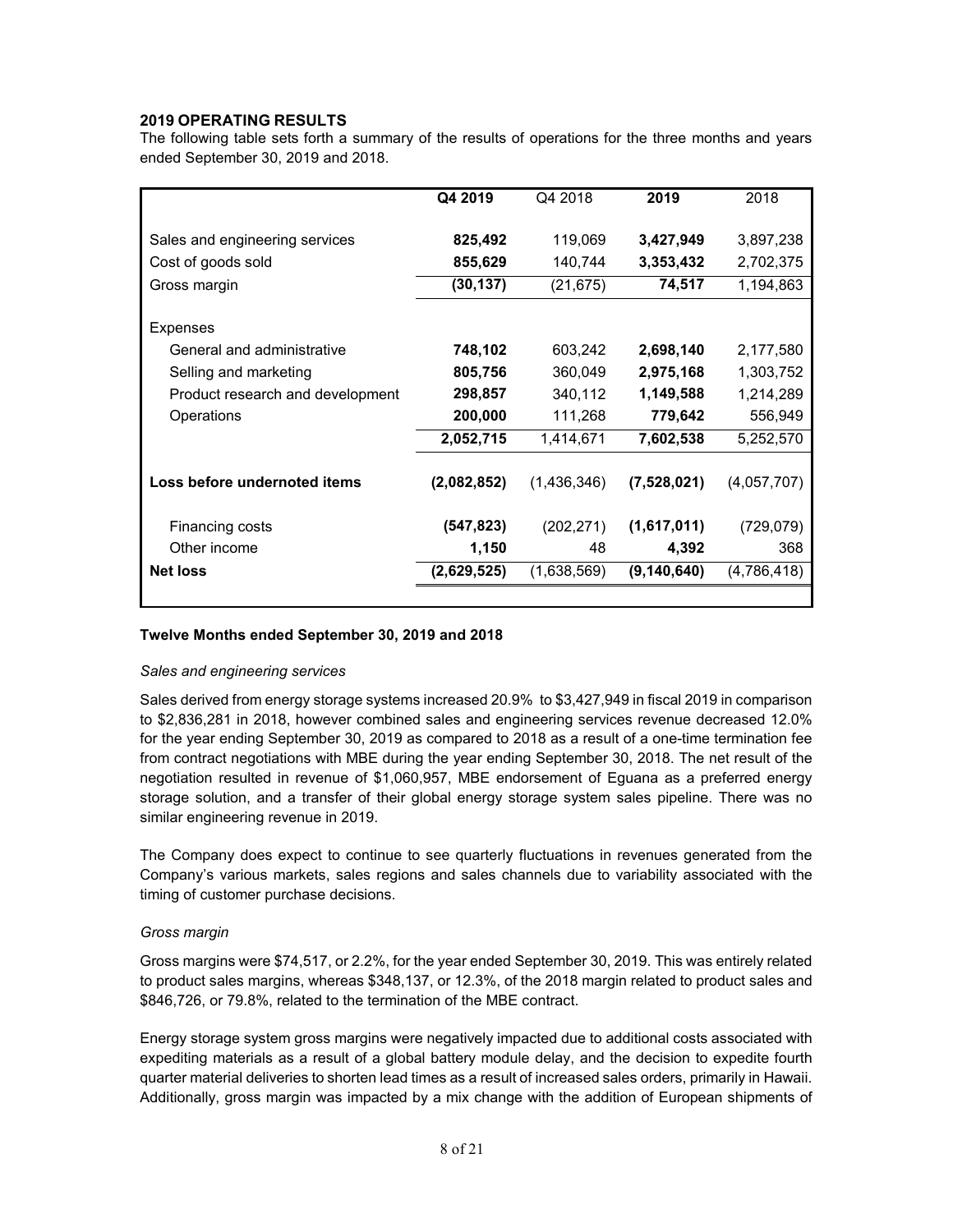the Enduro product, which currently carries a lower gross margin relative to the Evolve and Elevate products.

The Company expects to see gross margins improve with the completion of the transition to contract manufacturing and cost reduction activities targeted to roll out in second fiscal quarter of 2020.

# *Expenses*

Operating costs in 2019 were \$7,602,538, up from \$5,252,570 in 2018.

• General and administrative expenses in 2019 increased by \$520,560 relative to 2018 expenses. The increase in G&A cost is primarily due to higher investor relations costs which began in the fourth quarter of 2018. Additionally, legal costs were higher in 2019 as litigation continues in Germany with a prior customer related to the cancellation of a supply agreement. Amortization increased during the year as new assets were acquired with the opening of the Australian office. Consulting costs increased as fees associated with the executive consultants increased slightly in comparison to 2018 fees.

G&A expenses consist primarily of salaries (including the value of stock options for all employees), employee benefits and overhead expenses that are not otherwise allocated to other categories, occupancy, all professional fees, investor relations costs, travel costs, unrealized foreign exchange gains and losses and amortization.

• Selling and marketing costs in 2019 increased \$1,671,416 relative to 2018. Approximately 70% of the increase is due to salary costs and associated benefits from the addition of the European and Australian offices opened and expanded in 2019. In line with this market expansion, costs associated with travel, branding and trade shows to support growth objectives made up the remaining increase.

Included in these costs are salaries and benefits of personnel employed in marketing and customer account relationships, travel, costs of trade shows, ands portions of the Executive Vice President's ("EVP") and the Chief Executive Officer's ("CEO") compensation that relate to business development.

• Product research and development costs remained relatively consistent with costs from the same period in 2018.

Included in product research and development are costs associated prototype development and certification, market analysis in support of new product definition, salaries and benefits of the engineering group, and a portion of the EVP compensation.

• Operating costs increased by \$222,693 for the year ended September 30, 2019 as compared to 2018. This is due to slightly higher costs for inventory storage as well as salary overhead allocations due to increased production activity and staffing requirements. Additionally, allocated rent from the operating functions in the new Australian office also made up a portion of the increase.

Operations costs include salaries and benefits of employees directly allocated to this function and overhead cost allocations to support the operations personal.

Financing Costs

• Financing costs for the year ended September 30, 2019 were \$887,932 higher than in 2018 due to the increase in long term debt in 2019 due to the issuance of convertible debentures and preferred shares as well as the Company drawing the remaining \$1.5M USD of the Senior loan in Q4 2018 and Q1 2019.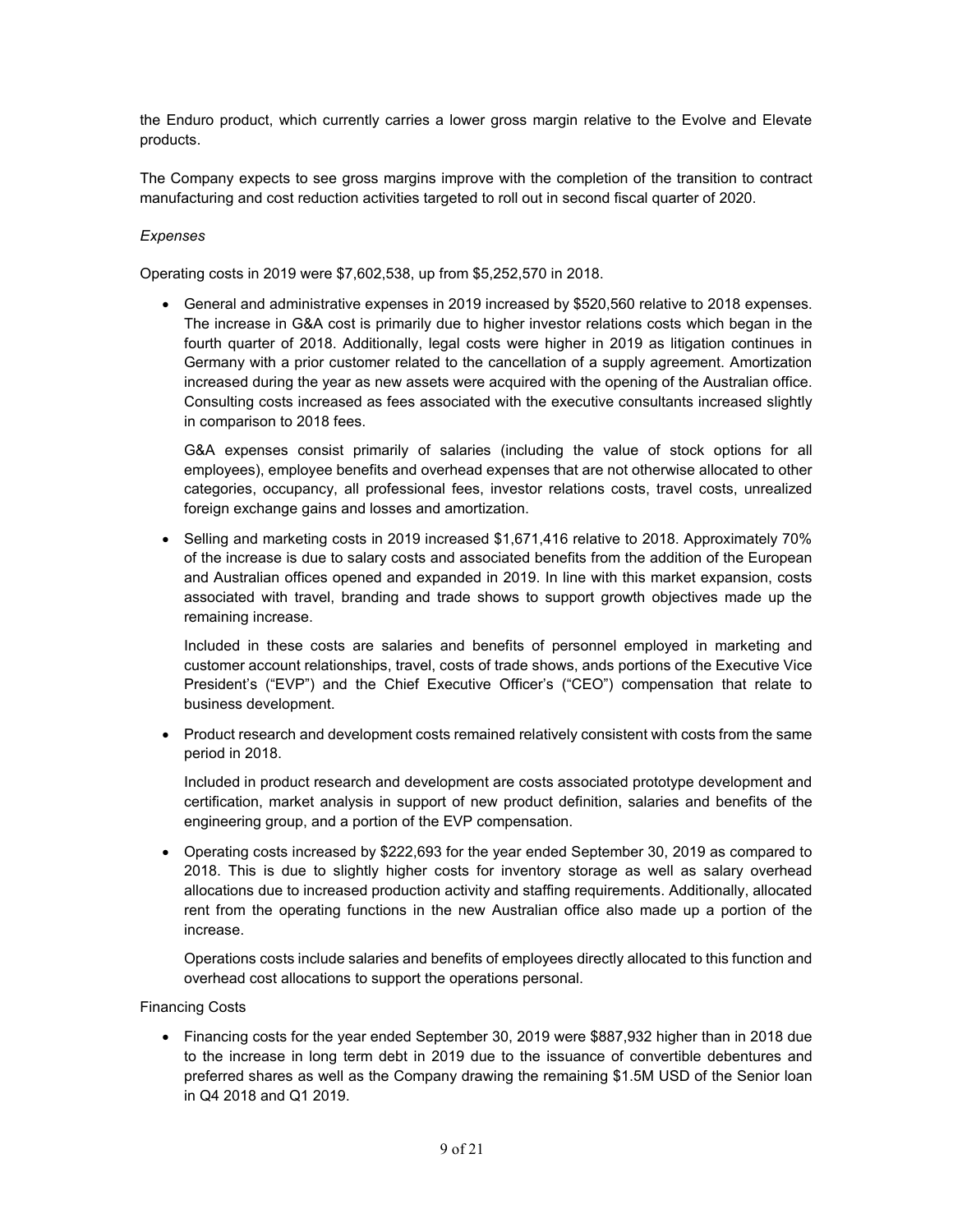• \$418 thousand of the increase is due to accretion associated with the preferred share financing in the second quarter of 2019, \$370 thousand is due to the accretion for the Senior Loan and its recent additional draws, and the remaining difference is primarily associated with \$145 thousand associated with the two tranches of convertible debentures in the fourth quarter of 2019.

#### **Three Months ended September 30, 2019 and 2018**

#### *Sales and engineering services*

For the three-month period ended September 30, 2019, product sales were \$825,492 representing a 593.3% increase over the product sales for the same period in 2018. Product sales in Q4 2018 were \$119,069 and were primarily derived in mainland America.

#### *Gross margin*

For the three months ended September 30, 2019 gross margins increased 14.5% from negative 18.2% in fiscal Q4 2018 to negative 3.7%. Gross margin was negatively impacted due to material expediting to support short lead time consumer orders in Hawaii and standard year-end inventory change adjustments.

#### *Expenses*

Operating costs in Q4 2019 were \$2,011,255, up from \$1,414,671 in Q4 2018.

- General and administrative expenses increased by \$144,860 in Q4 2019 relative to Q4 2018. The increase in G&A cost is primarily due to an increase in the unrealized foreign exchange loss by approximately \$100 thousand due to weakening foreign exchange rates, as well as losses associated with the Australian operations developed in 2019. Legal fees associated with the ongoing German legal dispute, as well as commencement of a letter of guarantee with Economics Development Canada, made up the remainder of the increase
- Selling and marketing costs in Q4 2019 increased by \$445,707 as compared to Q4 2018. The increase is due to the addition of the German and Australian offices and the associated increase in salary and benefit costs for the additional staffing requirements.
- Product research and development costs in Q4 2019 were relatively consistent with costs from the same quarter in 2018
- Operations costs in Q4 2019 increased by \$88,732 as compared to Q4 2018. The increase is due to the rent associated with Australian manufacturing facility, which was opened in Q2 2019.

#### Financing Costs

• Financing costs in Q4 2019 were up \$345,552 as compared to Q4 2018. This is primarily due to the issuance of preferred shares, a \$166 thousand increase, and convertible debentures, a \$154 thousand increase, during fiscal 2019. There was no accretion related to preferred shares or debentures in Q4 2018.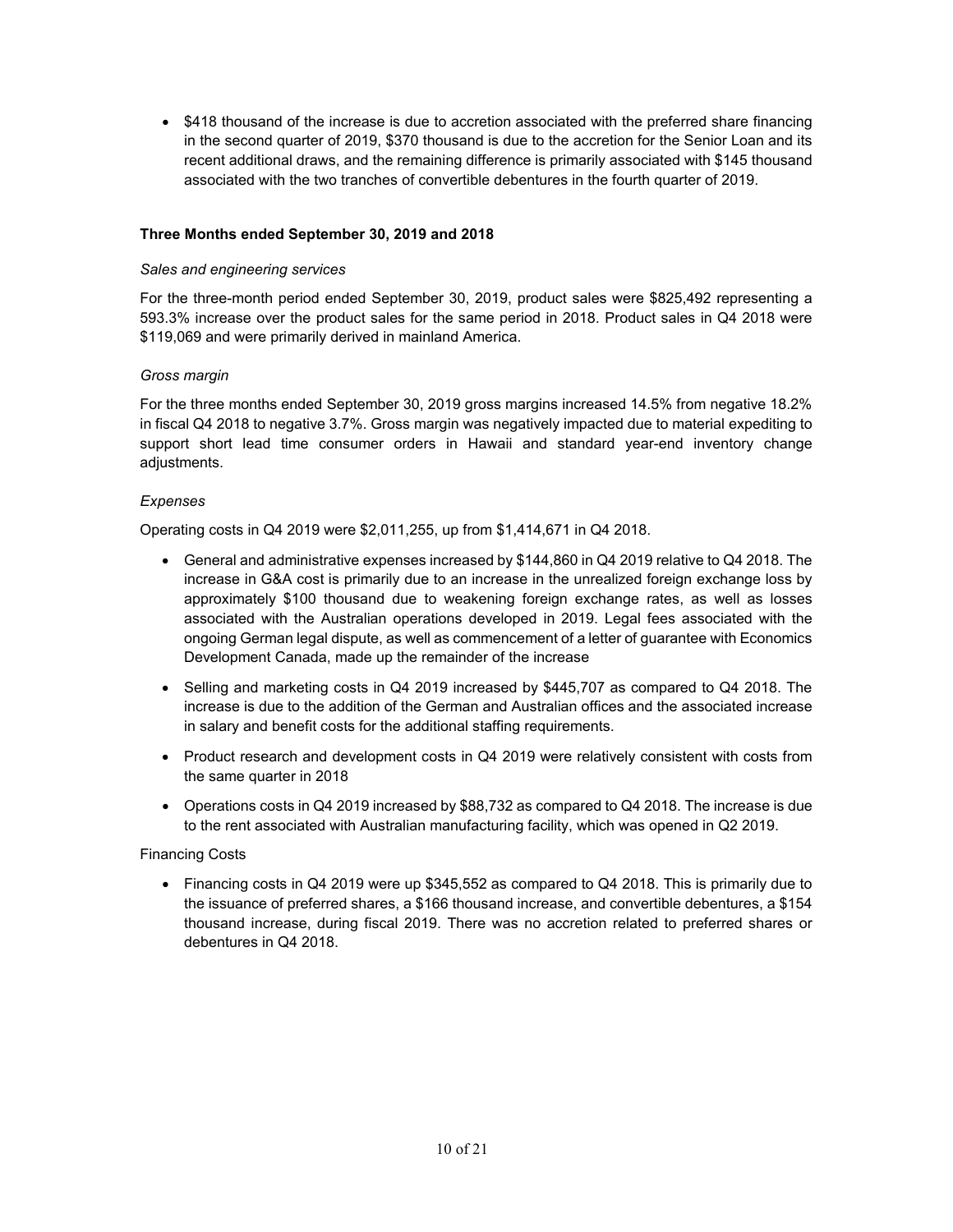# **MANAGEMENT DISCUSSION OF FINANCIAL RESULTS**

| <b>Operating activities</b>               | 2019          | 2018        |
|-------------------------------------------|---------------|-------------|
| Net loss                                  | (9, 140, 640) | (4,786,418) |
| Finance costs                             | 1,617,011     | 729,079     |
| Share-based payments                      | 335,444       | 334.904     |
| Amortization of capital assets            | 173,113       | 124,558     |
| Warranty provision                        | 102,313       | 40,177      |
| Unrealized foreign exchange loss (gain)   | 25,135        | (7, 392)    |
| Amortization of deferred lease inducement |               | (7,800)     |
| Write up of inventory                     | (65,000)      |             |
| Other                                     | 397           |             |
|                                           | (6,952,227)   | (3.572.892) |
| Net change in non-cash working capital    | (455, 894)    | (1,010,323) |
| Cash flow used in operations              | (7,408,121)   | (4,583,215) |
|                                           |               |             |

#### *Net Loss*

Net loss in 2019 increased \$4,354,222 over the net loss in 2018. The increase in net loss can be attributed to the facilities expansion in Australia and Germany along with the increased personnel in sales and technical sales. Additionally, 2018 included onetime revenue of \$1,060,185 from the termination of a sales contract, which did not exist in 2019. Higher finance costs due to the addition of Senior Debt and preferred share financing make up the balance of the difference.

#### *Share-based Payments*

Share-based payments were \$335,444 in 2019, which is consistent with share-based payments of \$334,904 for the same period in 2018.

#### *Finance Costs*

The increase in financing costs in 2019 is due to the accretion of long-term debt, as the remaining \$1,500,000 USD was drawn from the Senior Lender in Q4 2018 and Q1 2019. Additionally, accretion also increased due to the preferred share financing of \$3,000,000 in Q2 2019 and \$4,227,000 in convertible debentures issued in Q3 and Q4 2019

|                    | 2019        |             |                | 2018          |             |            |             |             |
|--------------------|-------------|-------------|----------------|---------------|-------------|------------|-------------|-------------|
|                    | Q4          | Q3          | Q <sub>2</sub> | Q1            | Q4          | Q3         | Q2          | Q1          |
| Sales              | 825.492     | 774.670     | 973,140        | 854.647       | 119.069     | 1,355,668  | 1,103,774   | 1,318,727   |
| Net (loss)         | (2,629,525) | (2,228,210) | (2, 160, 438)  | (2, 122, 467) | (1,638,569) | (220, 223) | (1,725,937) | (1,201,689) |
| Per share $(1)(2)$ | (0.01)      | (0.01)      | (0.01)         | (0.01)        | (0.01)      | (0.00)     | (0.01)      | (0.01)      |

# **SUMMARY OF QUARTERLY RESULTS**

(1) Basic and diluted

(2) 2018 annual earnings per share is was (\$0.02), which differs from the summary above because of rounding.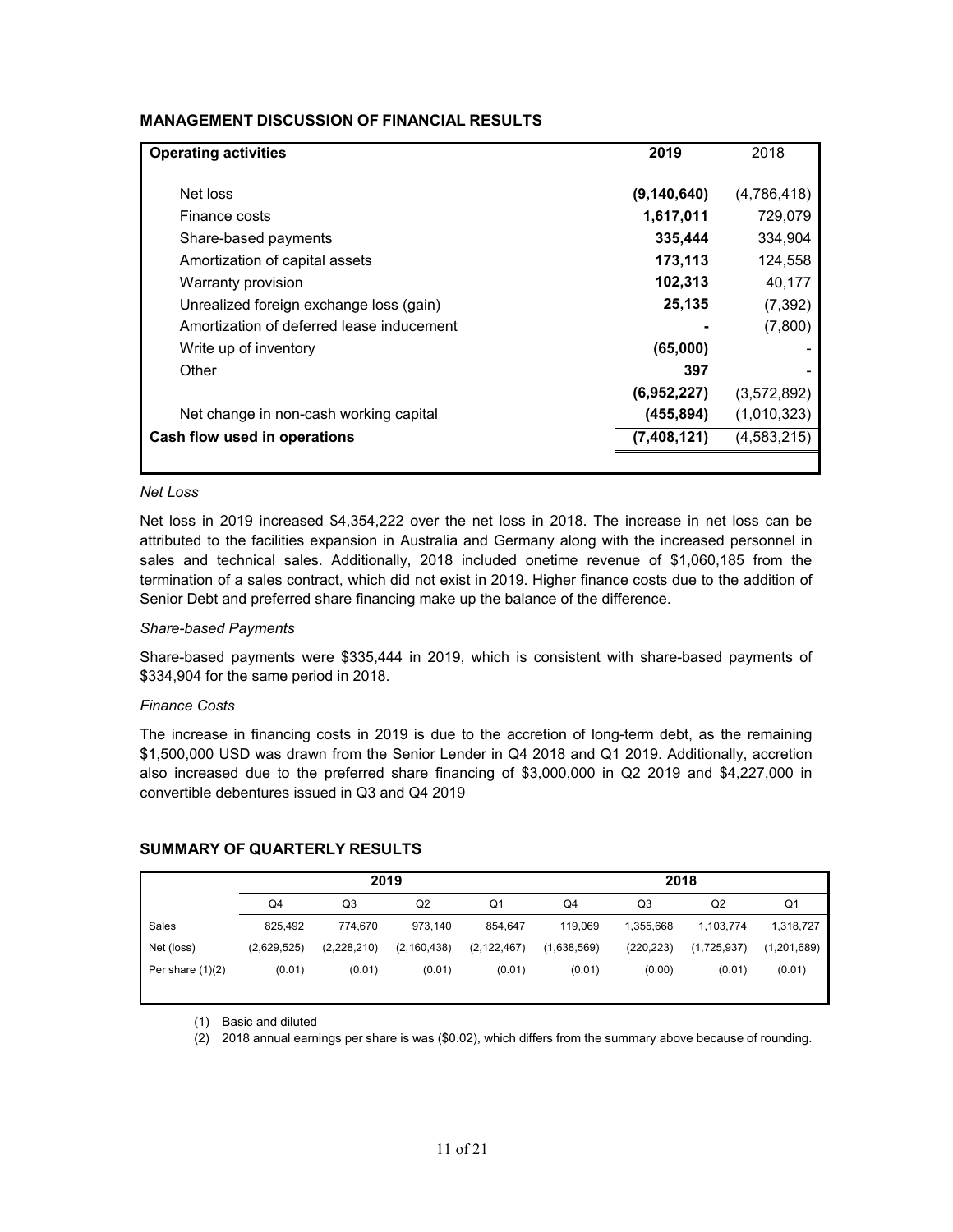# **LIQUIDITY AND CAPITAL RESOURCES**

# **Liquidity**

The Company manages its capital with the prime objectives of safeguarding the business as a going concern, creating investor confidence, maximizing long-term returns and maintaining an optimal structure to meet its financial commitments and to strengthen its working capital position. At present, the capital structure of the Company is primarily composed of shareholders' equity and debt. The Company's strategy is to access capital, primarily through equity issuances, asset based lending, and other alternative forms of debt financing. The Company actively manages its capital structure and makes adjustments relative to changes in economic conditions and the Company's risk profile.

Cash received from financing activities in 2019 was \$6,791,892 (2018 - \$3,536,066), and the Company used \$7,408,121 (2018 - \$4,583,215) in operations during the year.

Working capital represents the Company's current assets less its current liabilities. The Company's liquidity, as measured by the Company's working capital deficit at the end of the year was \$3,048,553 (2018- \$1,906,356).

As at September 30, 2019 the Company had net liabilities of \$11,020,980 which increased from \$4,428,831 at September 30, 2018. This can be attributed to the receipt of the final tranche of long-term debt from the Senior Lender (\$750,000 USD) in Q1 2019, the preferred share loan settlement and conversion in Q2 2019, and the convertible debenture private placement in the third and fourth quarter of 2019.

The Company has recorded \$3,970,740 in accounts payables and accrued liabilities, of which \$1,062,284 is in dispute. In addition, the Company has \$1,837,634 in long-term debt, \$903,600 in debentures, \$196,873 in other liabilities and \$224,143 in lease obligations payable over the next 12 months.

No unusual trends or fluctuations are expected outside the ordinary course of business.

The Company is currently in a dispute with a prior customer in Germany as a result of the cancellation of a supply contract. A claim has been prepared to recover 1,479,332 Euros (\$2,213,229 CAD) for unpaid invoices and interest, along with the option to claim an additional 903,584 Euros (\$1,351,852 CAD) for European inventories purchased to fulfil this contract. Litigation is inherently uncertain and while legal counsel advises that the Company has a strong case, the receivable is being carried on the books at near zero. A favorable outcome in the dispute would increase the current assets of the Company.

The above noted prior customer has made warranty claims related to the Company's first generation, 3 phase Comfort series product. Management believes this claim is without merit and that any product failures are tied directly to a fundamental system failure in the design for which the customer was solely responsible.

The Company's former contract manufacturer submitted a claim in the Court of Queen's Bench in Alberta against Eguana for 1,534,000 Euros (\$2,295,028 CAD) related to the cancellation of the above noted supply contract. The Company is disputing 799,000 Euros (\$1,195,389 CAD) of the amount the contract manufacturer has claimed. The Company has recorded in its financial statements the undisputed amount, therefore a successful defense of the claim submitted by the former contract manufacturer would positively impact the Company. The Company has counter claimed the contract manufacturer for 6.8 million Euros (\$10.6M CAD).

# **Outstanding Debt**

In December 2017, the Company issued \$1,500,000 USD of debt, bearing an interest rate of 12.5% per annum which will be repaid in equal instalments starting in July 2018 for 30 months. In August 2018, the Company drew an additional \$750,000 USD bearing an interest rate of 12.5% per annum which will be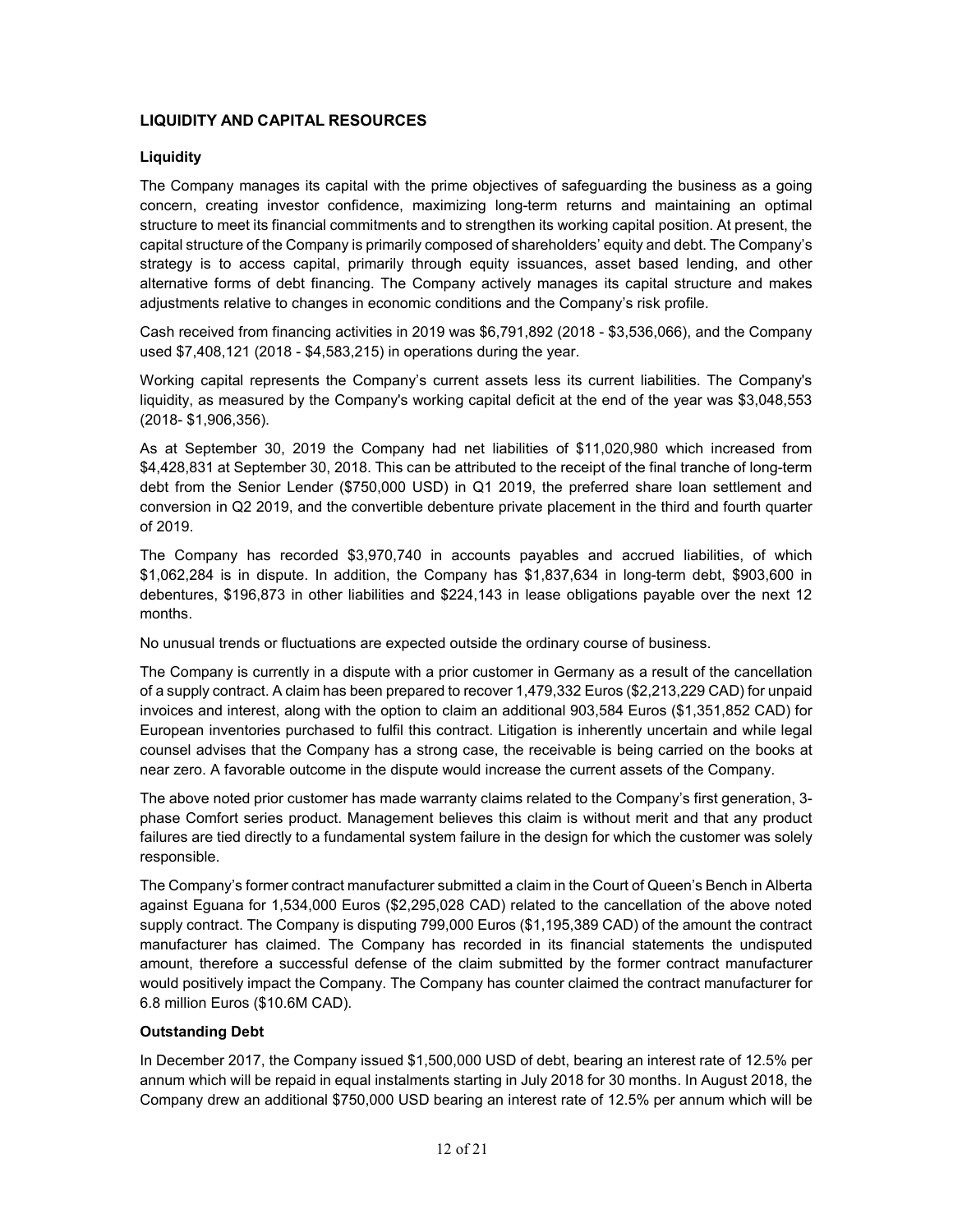repaid in equal instalments starting in March 2019 for 30 months. In October 2018, the Company drew the remaining \$750,000 USD from its Senior Lender, bearing interest at 12.5% per annum, which will be repaid in equal instalments starting in May 2019 for 30 months. As part of the Senior Loan, the Company issued 2,951,733 warrants which convert into an equal number of shares with an exercise price of \$0.17 and an expiry date of December 20, 2022.The exercisable warrants are exchangeable for \$1,000,000 USD after the earlier of a liquidity event or September 30, 2021.

In August 2018, the Company entered into a loan agreement for general working capital for \$1,300,000 with its largest shareholder, DHCT II Luxembourg SARL. The loan is due one month after the final Senior Loan payment is made. The loan bears interest at a fixed annual rate of 8%. The interest is paid at the same time the loan is repaid. As consideration for the advance of the DHTC loan, which had a second priority lien on all the assets of Eguana and its material subsidiaries, the Company issued common shares purchase warrants, entitling the Lender to purchase an aggregate of up to 1,238,095 common shares at a price of \$0.21 per common share for a period of three (3) years from the date of the loan.

On February 7, 2019, the Company issued 300,000 shares of newly created Series A First Preferred Shares (the "Series A Shares") at \$10.00 per Series A Share (the "Issue Price") for aggregate gross proceeds of \$3,000,000 (the "Offering"). The Series A Shares were issued and sold to the Company's largest shareholder, DHCT II Luxembourg SARL (the "Investor"), the investment vehicle of funds managed by Doughty Hanson & Co Managers Limited. The Series A Shares are convertible by the Investor at any time into common shares of the Company at a price of \$0.24 per common share. The Company may force conversion of the Series A Shares once its TSX-V listed share price is equal to or greater than \$0.60 for at least 60 consecutive days. In connection with the Offering, the Company and the Investor also entered into a loan settlement and conversion agreement whereby an additional 134,860 Series A Shares were issued to the Investor at the Issue Price to replace the existing \$1,300,000 secured loan facility plus accrued interest.

The Company had \$586,667 of Series II and III debentures outstanding at the beginning of the 2018 fiscal year. In December 2017, the Company called the outstanding debentures at par and repaid principal of \$586,667, accrued interest of \$3,906 and royalties of \$7,265 was also paid.

On June 21, 2019, the Company issued 3,012 unsecured convertible debentures ("Debentures") by way of a private placement, at a price of \$1,000 per debenture, for total gross proceeds of \$3,012,000. Each Debenture is convertible into 6,666.67 common shares and issued with 3,333.33 warrants. The debentures bear interest at 10% per annum, paid semi-annually, and mature on June 21, 2022.

On August 8, 2019, the Company closed the second tranche of the upsized debenture private placement. The Company issued 1,215 non-brokered unsecured convertible debentures at a price of \$1,000 per debenture, for total gross proceeds of \$1,215,000. The Company's largest shareholder, DHCT II Luxembourg SARL, subscribed for 1,200 of the total debentures issued. The second tranche of the debentures mature on August 8, 2022, with all other terms remaining identical to the first tranche.

As of December 31, 2019 the two tranches of Debentures held \$102,146 in accrued interest.

Subsequent to year end, in November 2019, the Company entered into a short-term bridge financing transaction ("Bridge Loan") in the amount of \$280,000 bearing an interest rate of 12.0% per annum for the initial three month period, and 24.0% per annum each month thereafter, and holds a maturity date of May 29, 2020. The Company has the right to prepay at any time a partial or the entire balance of the Bridge Loan outstanding together with accrued interest, without notice, penalty, or bonus. An administrative fee of 10% is due and payable on maturity date.

Additionally, on December 31, 2019, the Company entered an amendment with its Senior Lender to the original loan agreement dated December 20, 2017, wherein the monthly payments were reduced and comprised of interest only for four months commencing November 1, 2019 through February 1, 2020. The Senior Loan will continue to bear interest at a rate of 12.5% per annum and will now be repaid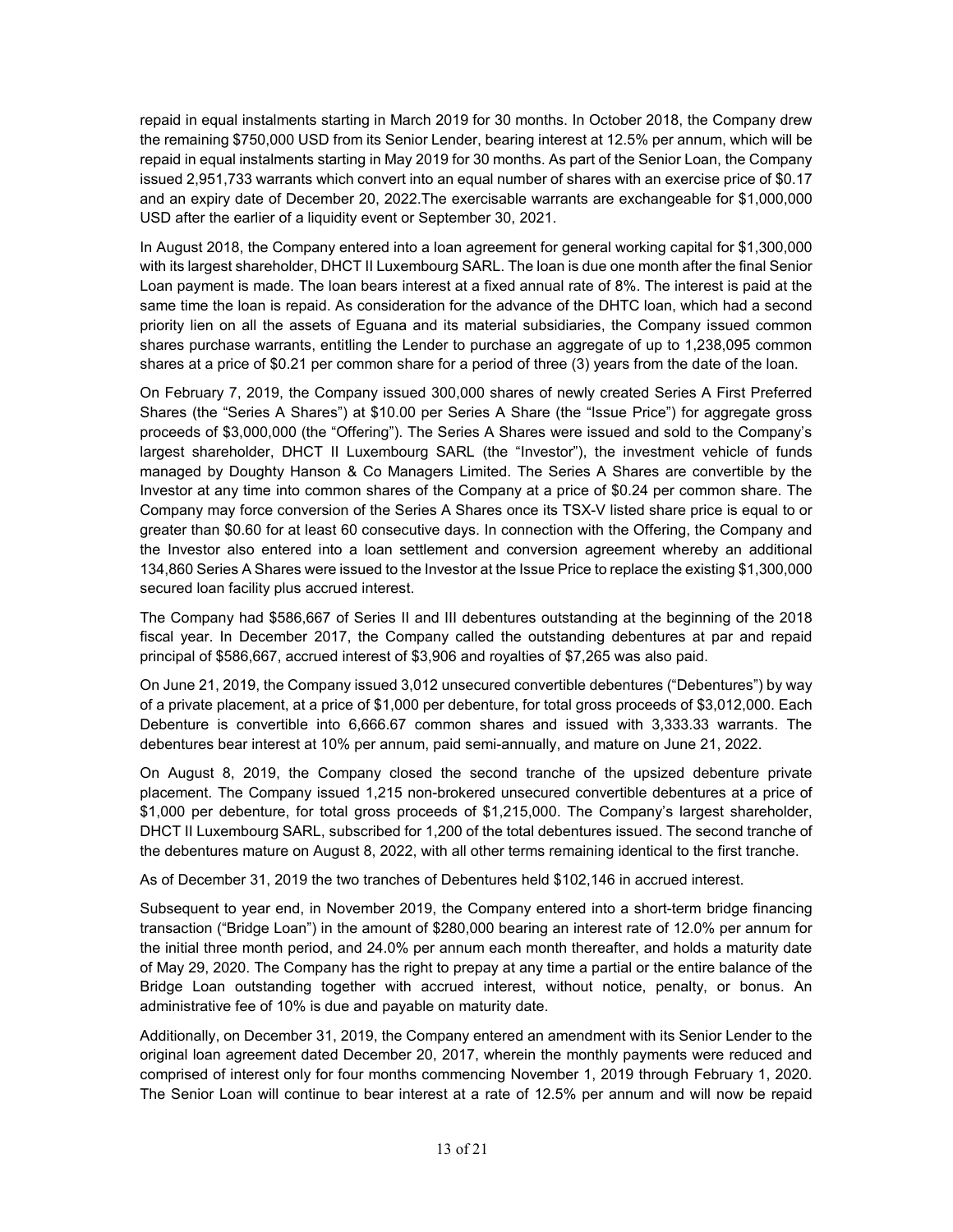February 1, 2022. In consideration for this, 4,161,333 common share purchase warrants were issued at a price of \$0.06 per warrant for a period of five years from the date of issuance.

# **Shareholders' Equity and Shares Outstanding**

As at January 23, 2020, 226,943,753 common shares are issued and outstanding, no change from September 30, 2019. As at January 23, 2020, there are common share purchase warrants representing the right to acquire 23,846,759 common shares, a decrease of 4,212,446 from September 30, 2019 due to the expiration of unexercised warrants, partially offset with the warrants issued on the restructuring of the Senior Loan.

As at January 23, 2020, the Company had 8,762,316 stock options outstanding, a decrease of 40,000 from September 30, 2019 due to the expiration of unexercised options. These options entitle the holders thereof to acquire up to 8,762,316 common shares. The weighted average exercise price of the vested options is \$0.28 per share.

The Company had the following equity issuances throughout the fiscal 2019 year:

- During Q1 2019 EGTLP issued 715 EGT Markets Limited Partnership units at a price of \$1,000 per unit resulting in gross proceeds of \$715,000. During Q2, 2019, the Company exercised its right to convert the 715 EGT Markets Limited Partnership units to common shares of Eguana and issued 3,575,000 shares
- During Q2 2019, 315,000 warrants were exercised at a price of \$0.12 and the equivalent number of common shares were issued
- During Q3 2019, 342,518 warrants were exercised at a price of \$0.12 and the equivalent number of common shares were issued

#### **Off-Balance Sheet Items**

As at September 30, 2019, the Company does not have any off-balance sheet arrangements that have, or are reasonably likely to have, a current or future material effect on Eguana's financial condition, results of operations, liquidity or capital expenditures.

# **CAPITAL EXPENDITURES**

In 2019, capital expenditures totaled \$189,601 (2018 - \$235,197) and were primarily incurred with respect to the expansion of the company's facility to increase production capacity and the addition of the Australian office and manufacturing facility.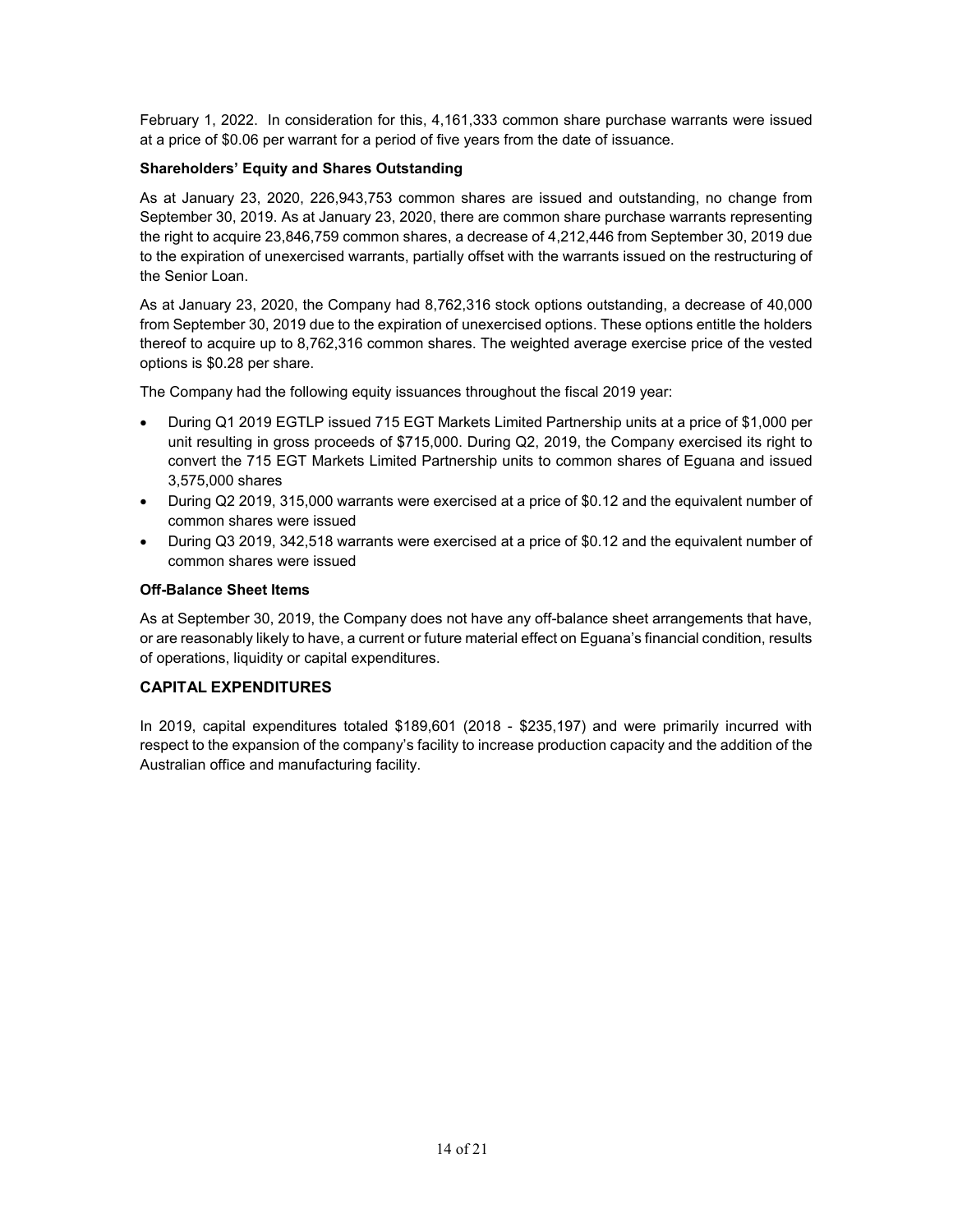# **RELATED PARTY TRANSACTIONS**

The Company had the following related party transactions with respect to salary and benefits:

|                                  | 2019    | 2018    |
|----------------------------------|---------|---------|
| General and administrative       | 506,996 | 424,238 |
| Selling and marketing            | 315,290 | 275,002 |
| Product research and development | 69,620  | 67,192  |
|                                  | 891,906 | 766,432 |
|                                  |         |         |

Share based expenses to officers and a director was \$135,187 during 2019 (2018 - \$187,992).

Included in accounts payable and accrued liabilities is \$448,135 (2018 - \$324,418) due to directors and key management personnel.

During the year, key management personnel and the significant shareholder of the Company purchased 1,321 Convertible Debenture Units at \$1,000 a Unit.

During 2019 the Company paid \$157,380 (2018 - \$157,380) to its former CEO as part of a settlement agreement and incurred \$79,843 (2018 - \$95,351) of accretion as the obligation matures.

# **RISK FACTORS AND RISK MANAGEMENT**

#### **Going Concern**

The consolidated financial statements were prepared on a going concern basis. The going concern basis of accounting assumes that the Company will continue its operations for the foreseeable future and will be able to realize its assets and discharge its liabilities and commitments in the normal course of business.

At September 30, 2019, the Company had not achieved profitable operations since its inception and had an accumulated a deficit of \$68,627,068 (September 2018 - \$59,527,888) and recognized a cash flow deficiency from operations in 2019 of \$7,408,121 (2018 - \$4,583,215). Whether and when the Company can attain profitability and positive cash flows from operations is uncertain. The lack of profitable operations and cash flow deficiency may cast significant doubt on the Company's ability to continue as a going concern.

As at September 30, 2019, the Company had a working capital deficit of \$3,007,093 (2018 – \$1,906,356).

The ability of the Company to continue as a going concern is dependent on completing equity or debt financings and generating profitable operations in the future in order to meet liabilities as they come due and enable the Company to continue operations. The ability to continue as a going concern may be adversely impacted by the loss of customers and declining sales per customer. To address its financing requirements, the Company may seek financing through the issuance of common shares, preferred shares, Units of EGT Limited Partnership, debentures or other securities of the Company or its subsidiaries. The outcome of these matters cannot be predicted at this time.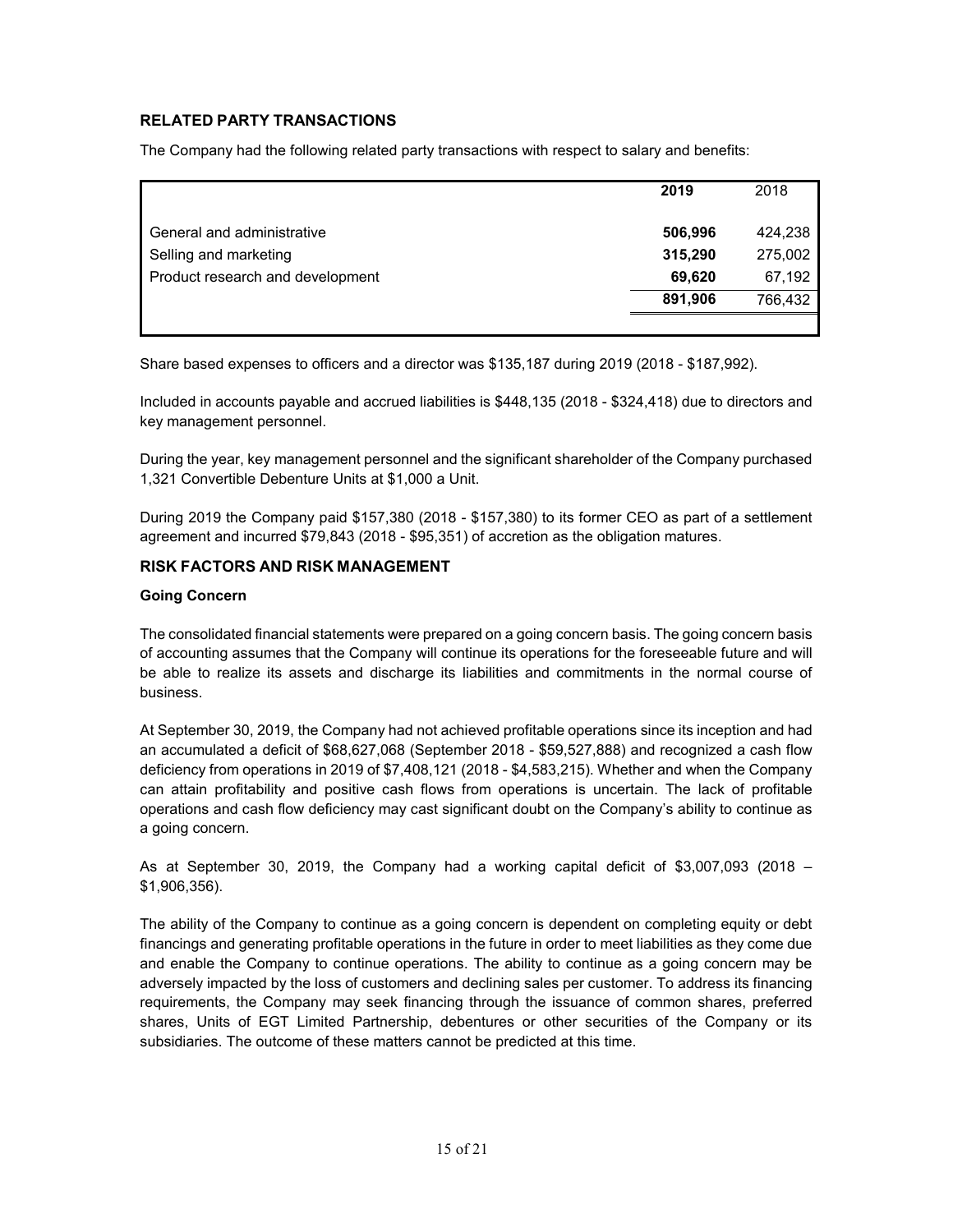# **Operating Losses**

The Company is in the growth phase of its business and is subject to the risks associated with early stage companies, including uncertainty of revenues, markets and profitability, and the need to raise additional funding. As is common with companies at this stage of development it is likely that marketing and operating costs will exceed net sales revenues during the product launch period. Eguana's business and prospects must be considered in light of the risks, expenses and difficulties frequently encountered by companies in the early stage of development, particularly companies in relatively new and evolving markets.

#### **Market Acceptance**

Market acceptance of Eguana's products may represent a challenge for the Company. While the Company has certain technical, competitive advantages compared to other participants in the solar industry and the energy storage sector, Eguana's relatively small size and limited financial resources may be a deterrent to some customers. The Company has adjusted its strategy to address this risk through partnering with original equipment manufacturers ("OEM's"), private labelling and/or licensing relationships in order to provide better access to the market and alleviate customer concerns.

# **Demand for Distributed Solar Generation in Residential Markets**

A significant portion of the demand for Eguana's products assumes that demand for distributed solar in residential markets will continue. Historically demand for solar power has been incentivized by government pricing policies for solar electricity capital grants and tax credits. The Company believes that this period is coming to an end and solar power must compete on basic economics.

The Company believes, as do many analysts, that solar is competitive in many high-density markets and that solar power, especially in residential markets, will continue to grow at rates that are similar to the past 3 years. This may not occur and if not, demand growth will likely be slower than anticipated for energy storage connected to new systems.

# **Need for Additional Capital and Access to Debt and Equity Financing**

In order to accelerate its growth objectives, and realize the full potential of its market opportunities, Eguana will likely need to raise additional funds from lenders and/or equity markets in the future. The capital needed to execute on this strategy would be tied to working capital, increased investment in human resources for marketing and new product development and additional production test equipment needed to ramp production. If Eguana is unable to raise the capital on reasonable terms, its growth could be limited. If Eguana issues Common Shares, or securities convertible into Common Shares, in order to obtain additional financing, shareholders may suffer additional dilution.

There is no assurance that additional debt or equity financing, if required, will be available to the Company when needed or on terms acceptable to Eguana. The Company's inability to obtain additional financing to support ongoing operations or to fund capital expenditures or acquisitions and business combinations could limit Eguana's growth and may have a material adverse effect upon the Company.

#### **Competition and Technological Change**

The Company is in a highly competitive market. It may not be able to compete effectively in these markets, and the Company may lose or fail to gain market share. Eguana faces a number of competitors, many of whom are larger and have greater resources than the Company. The Company expects to face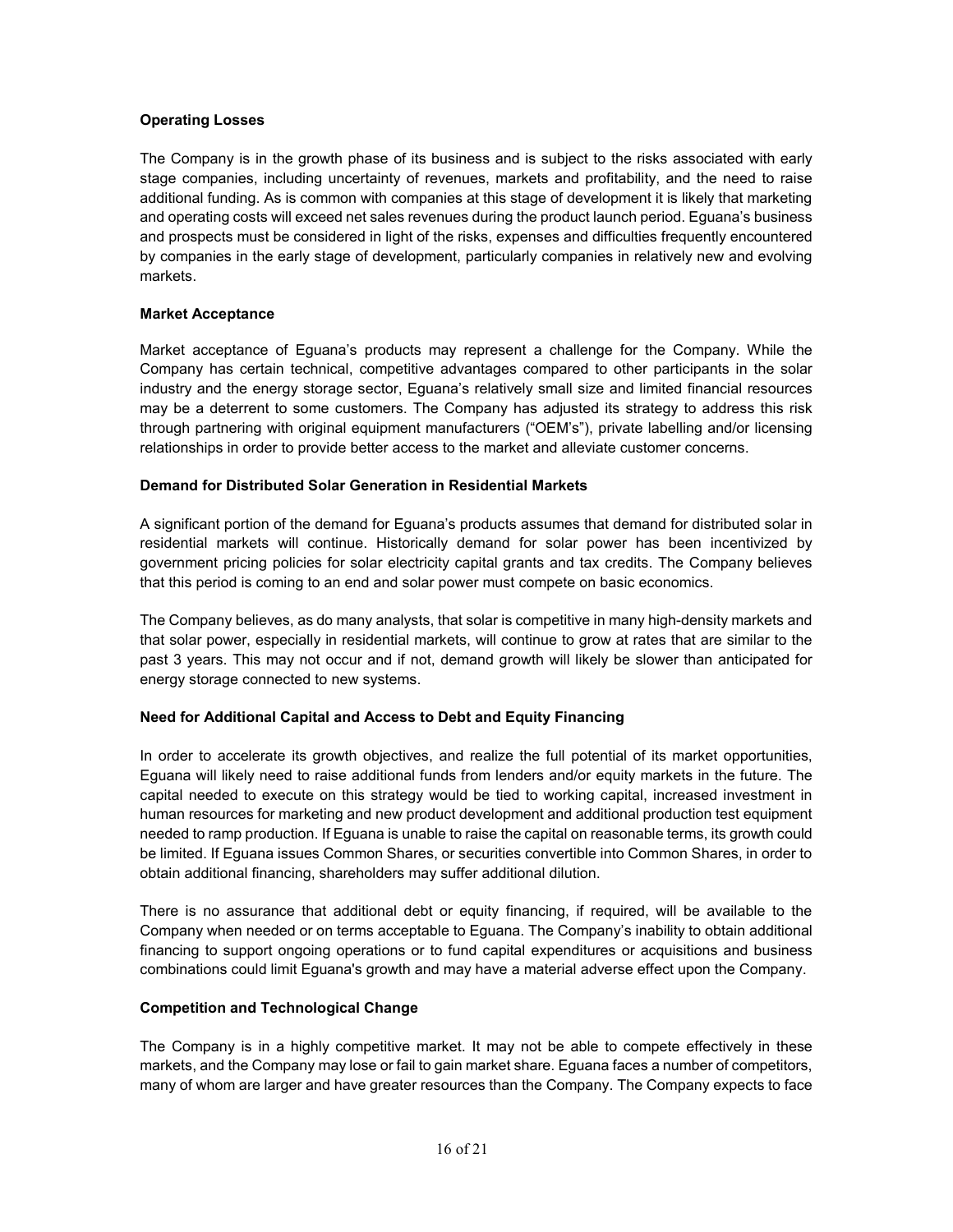increasing competition in the future. Eguana's competitors may develop products based on new or proprietary technology that have competitive advantages over its products.

Many of the Company's current and potential competitors have longer operating histories, larger customer bases, greater brand recognition and significantly greater financial, sales, marketing, technical and other resources. Eguana's competitors may enter into strategic or commercial relationships on terms that increase their competitiveness. These competitors may be able to respond more quickly to changing customer demand, and devote greater resource to developing, marketing, and selling their products.

The Company's business model is highly dependent on market acceptance of the value propositions for its technology. Even if the Company is successful in gaining market acceptance for its value propositions, there is always the possibility that one of more competitors will develop new technology that enables the same value propositions at the same or better cost than the Company is able to achieve and Eguana's business would be adversely affected. It is also possible that one or more of Eguana's competitors will attempt to copy its approach and challenge the validity of its patents. While the Company believe that its patents and other intellectual property are defensible, there is no assurance that a court will not find to the contrary, negatively affecting the value of Eguana.

# **Manufacturing Cost**

Eguana's business model assumes that it will be able to use its low manufactured cost and strategy of selling proprietary electronics sub-assemblies and AC Batteries to penetrate target markets. Delays in reaching adequate rates and efficiencies in production could impair the profitability of the Company's products. Eguana's ability to produce products that are cost effective depends on reaching efficient production levels.

The Company has minimal control over the cost of its raw materials, including copper and steel. The prices for these raw materials are subject to market forces beyond Eguana's control and have varied significantly in the past and may vary significantly in the future.

The Company may not be able to adjust its product prices, especially in the short-term, to recover the costs of increases in these raw materials. Future profitability may be adversely affected to the extent the Company is unable to pass on higher raw material to compensate for such changes.

#### **Operation and Supplier Risk**

At the Company's stage of development, there is a risk that critical components will not be available on a timely basis, negatively affecting its ability to meet delivery commitment on sales contracts. In addition, with new products there may be a risk of failures in quality control, a risk that is increased by the limited resources of the Company. There is also a risk that long lead times for critical components may affect production lead times. Where possible, the Company address these risks by ensuring multiple sources of critical components, working closely with its suppliers through the demand planning cycle, actively monitoring critical component suppliers and in some cases, investing in additional inventory purchases to secure longer lead-time items.

#### **Dependence on Customers**

Eguana's strategy depends heavily on the ability of its customers to develop markets for the products into which the Company's components are integrated. The Company mitigates this risk by partnering closely on the demand planning, customer support and marketing Eguana's technology advantage.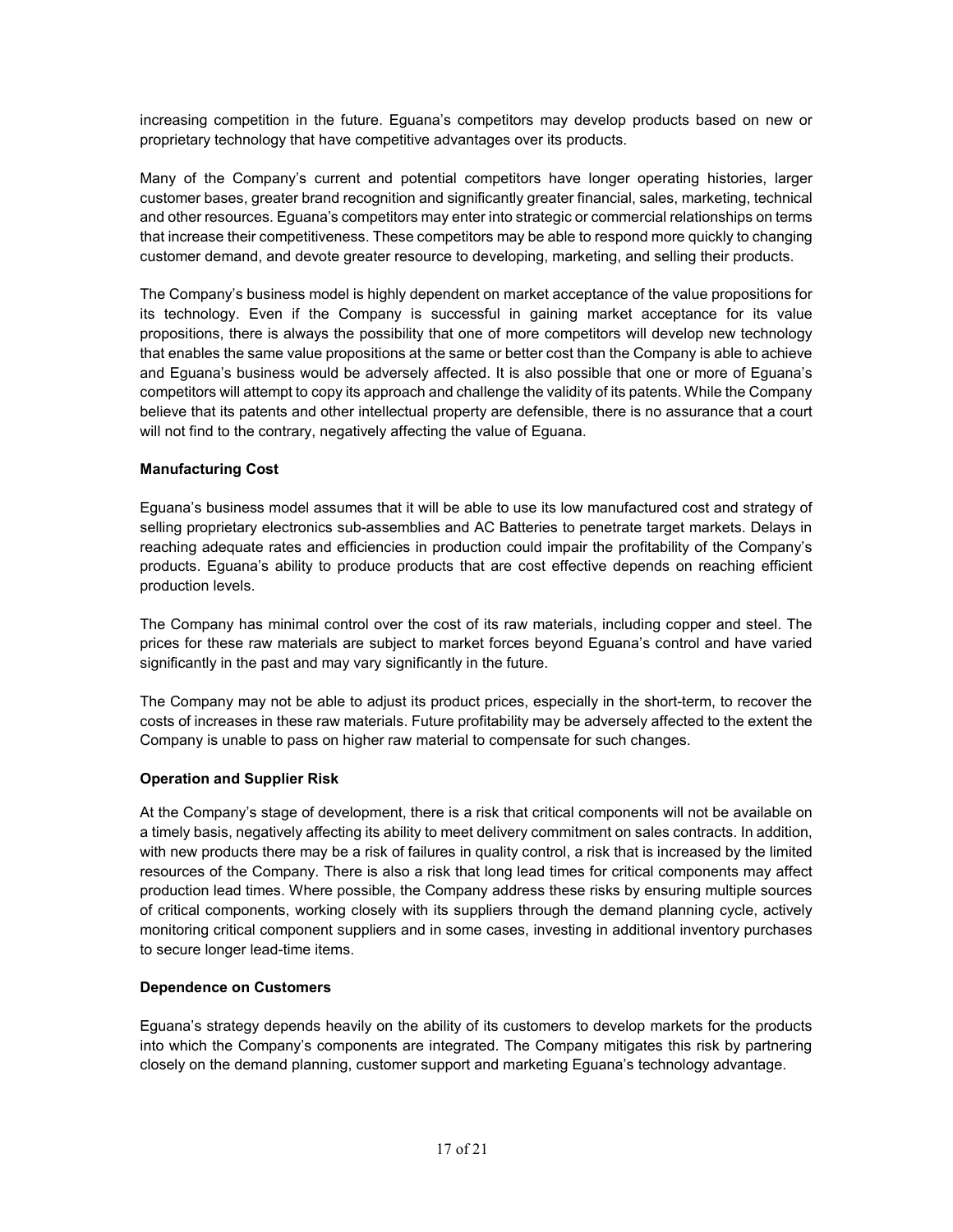# **Foreign Exchange**

Most of the Company's sales are now, and will for the foreseeable future be, made in Euros, Australian dollars or US dollars; whereas most of its production costs are incurred in Canadian and US dollars. Changes in foreign exchange rates can cause fluctuations in the Company's operating expenditures from period to period.

To date the Company has not hedged these transactions except in the form of cash deposits on sales and for the cost of materials, and there are no immediate plans to do so. As a result, there is a risk that margins will be reduced due to adverse changes in these currencies relative to the Canadian dollar.

#### **Attracting and Retaining Key Personnel**

The Company's future prospects depend to a significant extent on the continued service of its key executives. Furthermore, the Company's continued growth and future success depends on its ability to identify, recruit and retain key management and engineering personnel. The competition for such employees is substantial and there can be no assurance that the Company will be successful in identifying, recruiting or retaining such personnel.

# **Continuation of Net Metering Policies for US residential markets**

Net metering has been a significant incentive in driving growth in US residential solar markets, however there is growing pressure to change the pricing structure on net metering. While changes to net metering may reduce demand for new solar PV, the changes could make solar self-consumption a much more attractive alternative in markets with high residential electricity prices.

#### **Government Regulation**

The operations of Eguana are subject to a variety of federal, provincial and local laws, regulations, and guidelines, including laws and regulations relating to health and safety, the conduct of operations, the protection of the environment, the operation of equipment used in its operations and the transportation of materials and equipment it provides for its customers. Of particular relevance to Eguana's business, the laws and regulations related to the interconnection of behind the meter energy resources and to the installation of lithium batteries are covered by an evolving set of regulations that are similar in scope but differ in detail in each region in which the company operates. Changes to these regulations often require investment in redesign and recertification of the company's products and may increase the cost of the product, but they affect Eguana and its competition equally with the net effect of limiting competition to those who make these investments and deferring any potential commoditization of our product category. Eguana believes that it is currently in compliance with such laws and regulations. Eguana intends to invest financial and managerial resources to ensure such compliance and will continue to do so in the future; however, it is impossible for Eguana to predict the cost or impact of such laws and regulations on Eguana's future operations. Eguana's products are currently certified for use in Germany, the UK, Ireland, France, Australia, New Zealand and North America. The technical associations that are prevalent in maintaining the grid interconnection and safety standards in these countries and regions are VDE, Standards Australia, UL, CSA, IEC, EN, FCC and various EU Directives. Some of the standards that are actively maintained for product compliance by Eguana are VDE 4105, EN 50549, G98/99, AS 4777, UL 1741, UL 9540, IEC 62109 and IEC 61000. The specific regional requirements that are additionally enforced by AHJs, such as for California and Hawaii, are also maintained..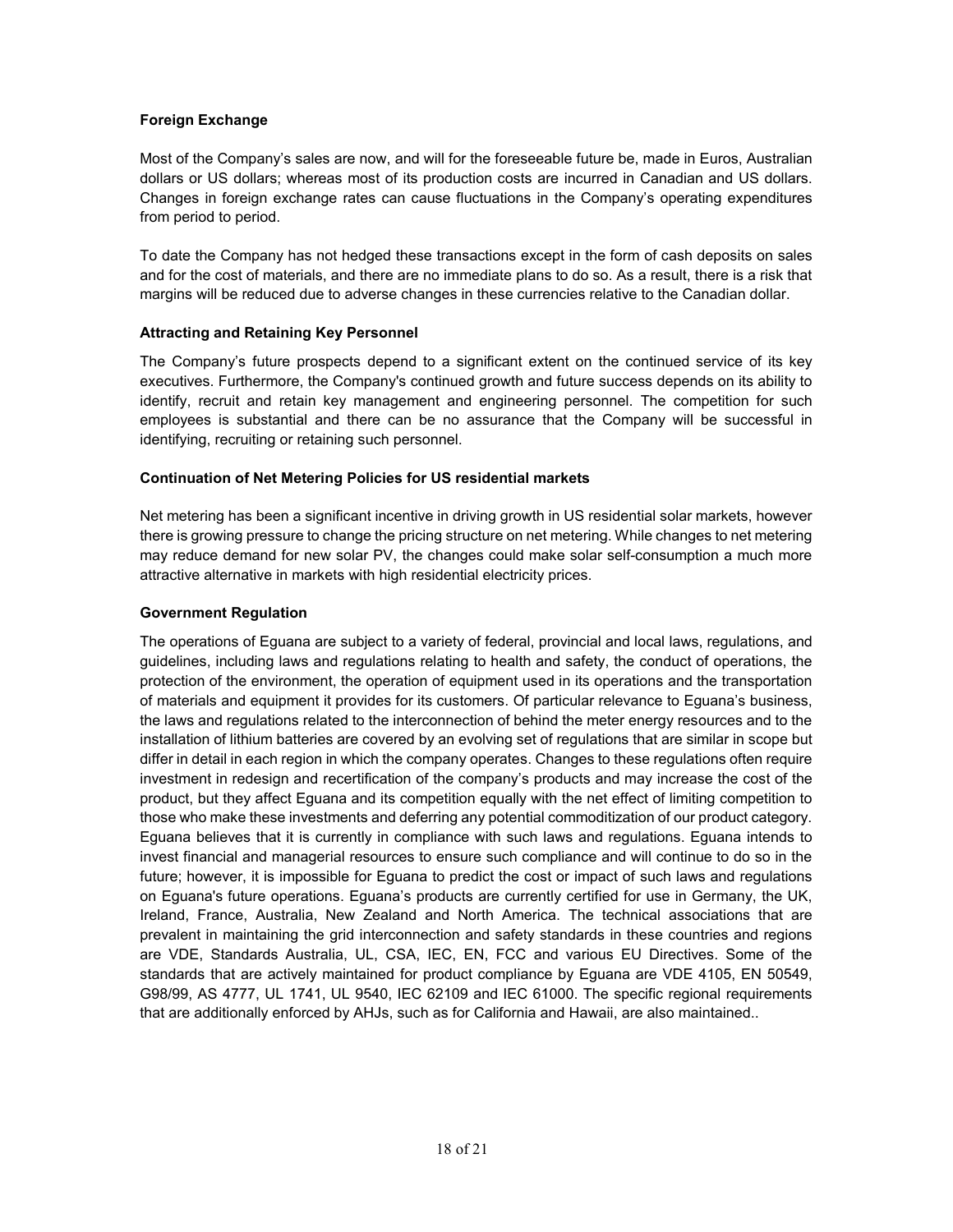# **ACCOUNTING POLICIES**

Effective October 1, 2018, the Company adopted IFRS 9 ("IFRS 9"), Financial Instruments and IFRS 15 ("IFRS 15"), Revenue from Contracts. All significant accounting policies, including IFRS 9 and IFRS are disclosed in note 4 of the annual audited consolidated financial statements.

# **Accounting Pronouncements Issued but Not Adopted**

The IASB has issued the following new and revised standards and amendments, which are not yet effective for the year ended September 30, 2019:

# *IFRS 16, Leases ("IFRS 16")*

IFRS 16 was issued in January 2016 and it replaces IAS 17 "Leases", IFRIC 4 "Determining whether an Arrangement contains a Lease", SIC-15 "Operating Leases-Incentives" and SIC-27 "Evaluating the Substance of Transactions Involving the Legal Form of a Lease". IFRS 16 sets out the principles for the recognition, measurement, presentation and disclosure of leases and requires lessees to account for all leases under a single on-balance sheet model similar to the accounting for finance leases under IAS 17. IFRS 16 is effective for annual periods beginning on or after January 1, 2019. The Company is assessing the impact of this standard.

#### *IFRIC 23, Uncertainty over Income Tax Treatments ("IFRIC 23")*

In June 2017, the IASB issued IFRIC 23, Uncertainty over Income Tax Treatments, with a mandatory effective date of January 1, 2019 which is applicable to the Company starting October 1, 2019. The interpretations provide guidance on how to value uncertain income tax positions based on the probability of whether the relevant tax authorities will accept the company's tax treatments. A company is to assume that a taxation authority with the right to examine any amounts reported to it will examine those amounts and will have full knowledge of all relevant information when doing so. IFRIC 23 is to be applied by recognizing the cumulative effect on initial application in opening retained earnings without adjusting comparative information. The adoption of IFRIC 23 is not expected to have a significant impact on the Company's consolidated financial statements

The company is currently evaluating the impact of adopting the standards noted above.

# **ADVISORY SECTION**

#### **Statement of Management Responsibility for Annual Filings**

This MD&A was prepared by management of Eguana and approved by the Board of Directors of Eguana on January 23, 2020.

Management is responsible for ensuring that processes are in place to provide sufficient knowledge to support the representations made in these filings. The Audit Committee and Board of Directors of Eguana provide an oversight role with respect to all public financial disclosures by the Corporation, and have reviewed this MD&A and the accompanying financial statements.

The CEO and the Chief Financial Officer ("CFO"), in accordance with National Instrument 52-109 – Certification of Disclosure in Issuers Annual and Interim Fillings ("NI 52-109"), have both certified that they have reviewed the audited consolidated financial statements and this MD&A (the "Filings") and that, based on their knowledge having exercised reasonable diligence, that (a) the Filings do not contain any untrue statement of a material fact or omit to state a material fact required to be stated or that is necessary to make a statement not misleading in light of the circumstances under which it was made, with respect to the period covered by the annual filings; and (b) the audited consolidated financial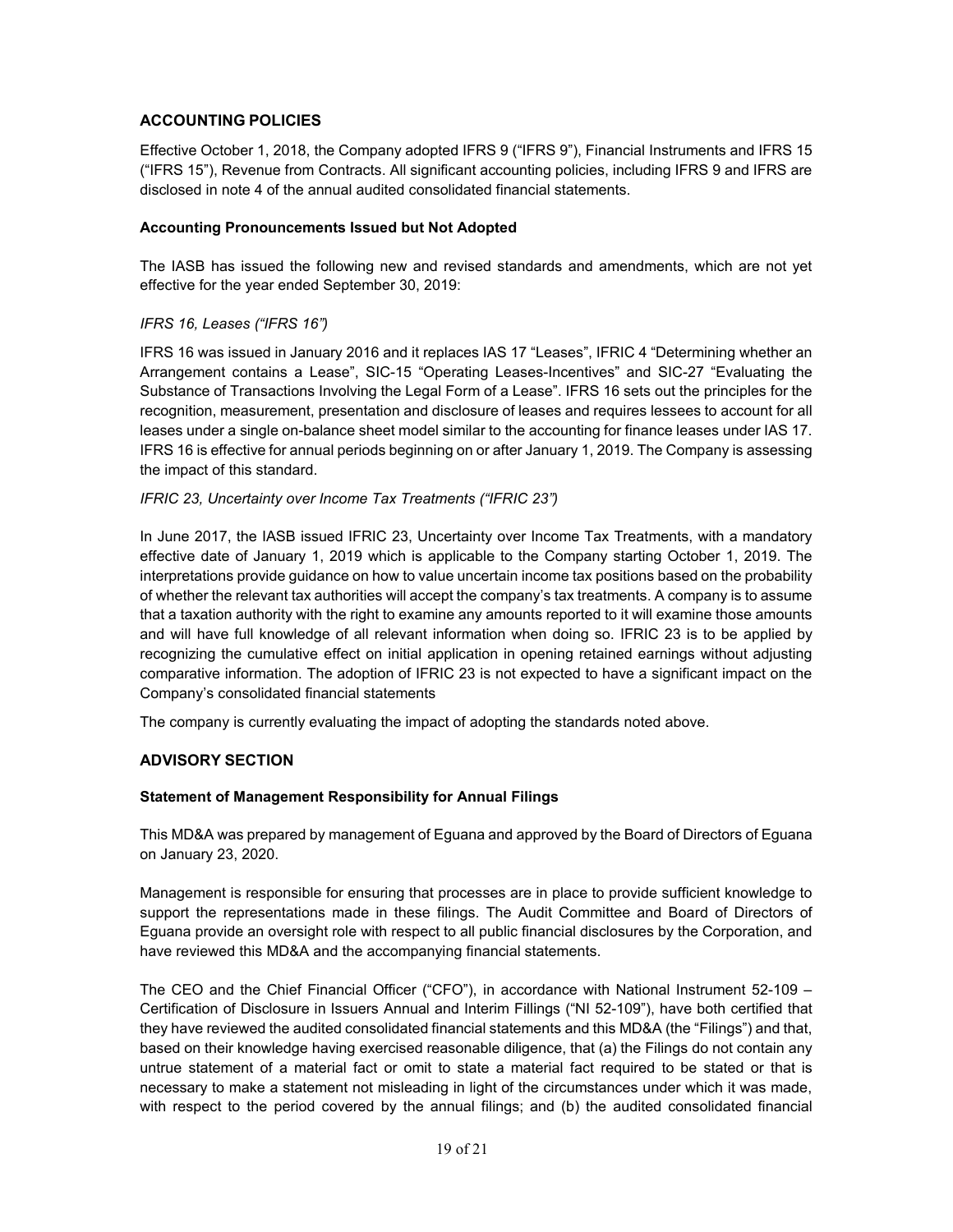statements together with the other financial information included in the Filings fairly present in all material respects the financial condition, financial performance and cash flows of the Corporation, as of the date of and for the period presented in the annual filings.

Investors should be aware that inherent limitations on the ability of certifying officers of a venture issuer to design and implement, on a cost-effective basis, the disclosure controls and procedures and internal control over financial reporting as defined in NI 52-109 will result in additional risks to the quality, reliability, transparency and timeliness of interim filings, annual filings, and other reports provided under securities legislation.

In contrast to the certification required for non-venture issuers under NI 52-109, the Corporation does not include representations relating to the establishment and maintenance of disclosure controls and procedures ("DC&P") and internal control over financial reporting ("ICFR"), as defined in NI 52-109.

In particular, the CEO and CFO filing this MD&A are not making any representations relating to the establishment and maintenance of:

- Controls and other procedures designed to provide reasonable assurance that information required to be disclosed by the Corporation in its filings or other reports filed or submitted under securities legislation is recorded, processed, summarized and/or reported within the time periods specified in securities legislation; and
- A process to provide reasonable assurance regarding the reliability of financial reporting and the preparation of financial statements for external purposes in accordance with the issuer's IFRS reporting.

# **Forward-Looking Statements**

This MD&A contains forward-looking information and forward-looking statements (collectively, "forwardlooking statements") within the meaning of applicable securities laws that and are based on certain assumptions and analysis made by the Company's management as of the date of this MD&A. Forwardlooking statements include, without limitation, statements with respect to investment objectives and strategy, the development plans of the Company, regulatory changes, availability of customers, market penetration, the Company's intentions, results of operations, levels of activity, future capital and other expenditures (including the amount, nature and sources of funding thereof), business prospects and opportunities, construction timetables, extent of solar resource usage and future growth and performance opportunities. The words "believes", "expects", "expected", "plans", "may", "will", "projects", "anticipates", "estimates", "would", "could", "should", "endeavours", "seeks", "predicts", "intends", "potential", "opportunity", "target" or variations of such words of similar expressions thereto and the negatives thereof, identify forward-looking statements. In particular, this MD&A includes forward-looking statements with respect to the future dynamics and size of the solar PV and energy storage market and segments thereof; statements concerning the Company's expectations of future relationships as well as the size of the market for power electronics; statements concerning the Company's sales; and statements concerning factors which management believes may be relevant in assessing whether the Company's plans are achievable.

Forward-looking statements are necessarily based upon management's perceptions of historical trends, current conditions and expected future developments, as well as a number of specific factors and assumptions that, while considered reasonable by the Company as of the date of such statements, outside of the Company's control and are inherently subject to significant business, economic and competitive uncertainties and contingencies which could result in the forward-looking statements ultimately being entirely or partially incorrect or untrue.